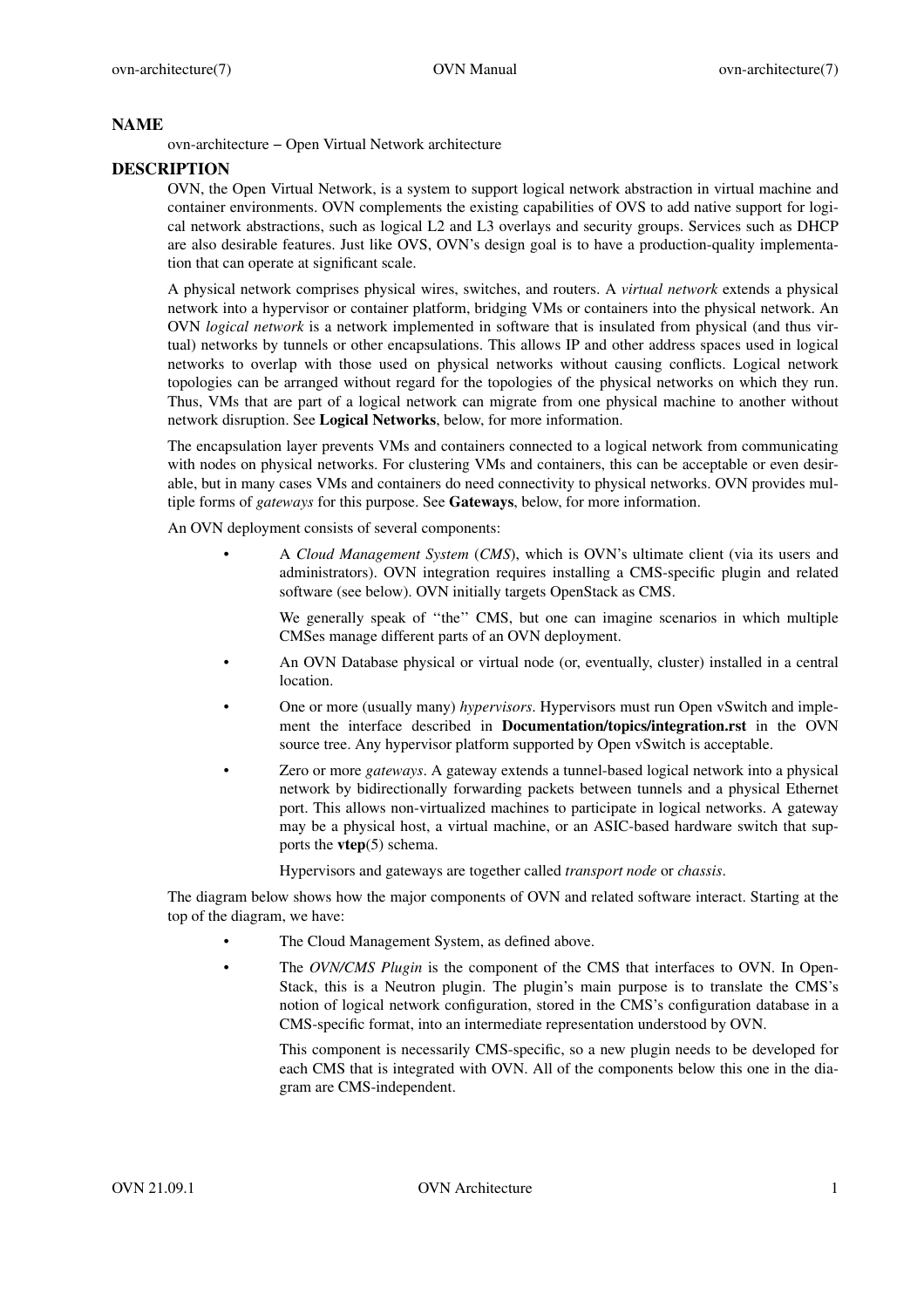• The *OVN Northbound Database* receives the intermediate representation of logical network configuration passed down by the OVN/CMS Plugin. The database schema is meant to be ''impedance matched'' with the concepts used in a CMS, so that it directly supports notions of logical switches, routers, ACLs, and so on. See **ovn−nb**(5) for details.

The OVN Northbound Database has only two clients: the OVN/CMS Plugin above it and **ovn−northd** below it.

- **ovn−northd**(8) connects to the OVN Northbound Database above it and the OVN Southbound Database below it. It translates the logical network configuration in terms of conventional network concepts, taken from the OVN Northbound Database, into logical datapath flows in the OVN Southbound Database below it.
- The *OVN Southbound Database* is the center of the system. Its clients are **ovn−northd**(8) above it and **ovn−controller**(8) on every transport node below it.

The OVN Southbound Database contains three kinds of data: *Physical Network* (PN) tables that specify how to reach hypervisor and other nodes, *Logical Network* (LN) tables that describe the logical network in terms of ''logical datapath flows,'' and *Binding* tables that link logical network components' locations to the physical network. The hypervisors populate the PN and Port\_Binding tables, whereas **ovn−northd**(8) populates the LN tables.

OVN Southbound Database performance must scale with the number of transport nodes. This will likely require some work on **ovsdb−server**(1) as we encounter bottlenecks. Clustering for availability may be needed.

The remaining components are replicated onto each hypervisor:

- **ovn−controller**(8) is OVN's agent on each hypervisor and software gateway. Northbound, it connects to the OVN Southbound Database to learn about OVN configuration and status and to populate the PN table and the **Chassis** column in **Binding** table with the hypervisor's status. Southbound, it connects to **ovs−vswitchd**(8) as an OpenFlow controller, for control over network traffic, and to the local **ovsdb−server**(1) to allow it to monitor and control Open vSwitch configuration.
- **ovs−vswitchd**(8) and **ovsdb−server**(1) are conventional components of Open vSwitch.



OVN 21.09.1 OVN Architecture 2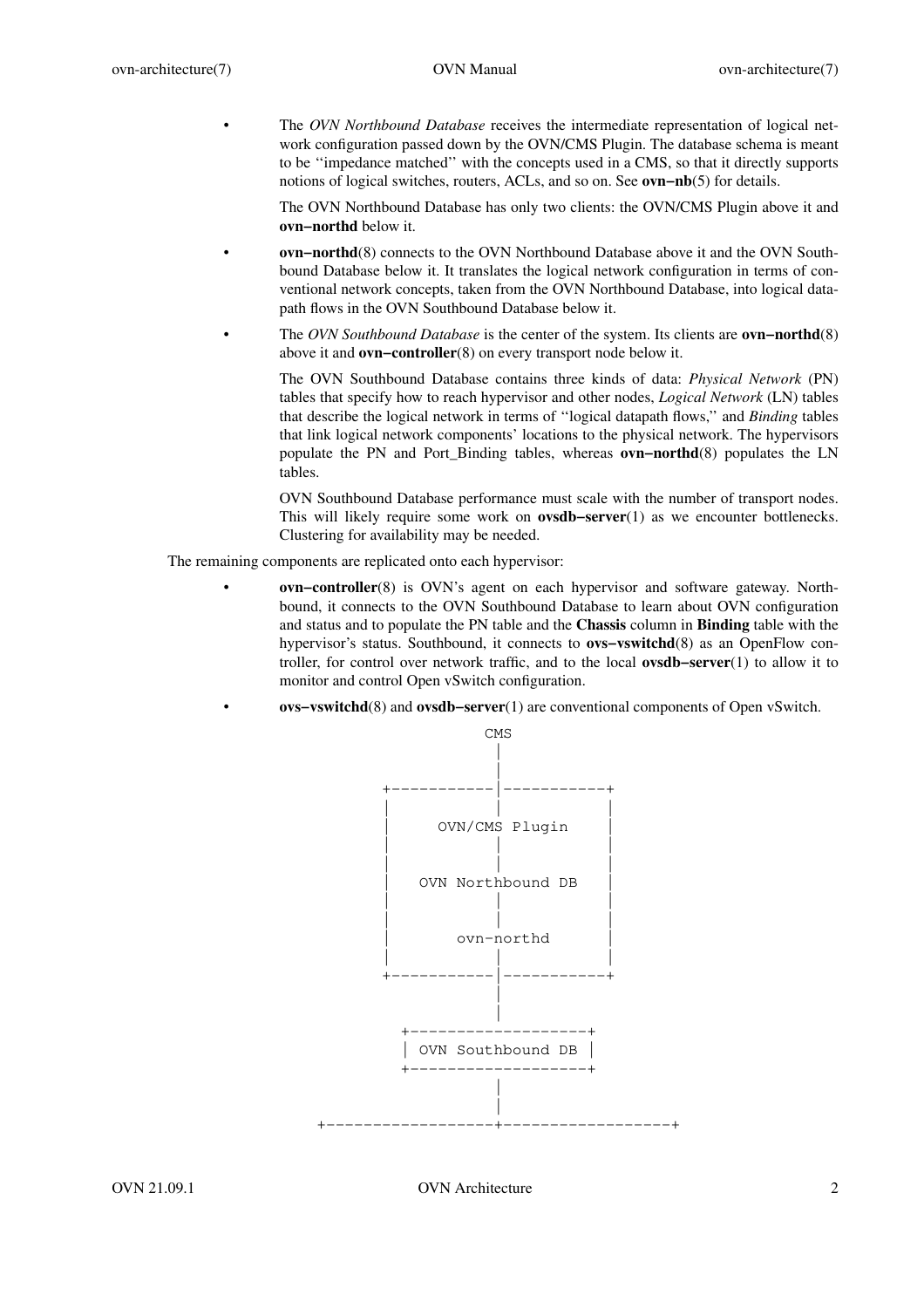

# **Information Flow in OVN**

Configuration data in OVN flows from north to south. The CMS, through its OVN/CMS plugin, passes the logical network configuration to **ovn−northd** via the northbound database. In turn, **ovn−northd** compiles the configuration into a lower-level form and passes it to all of the chassis via the southbound database.

Status information in OVN flows from south to north. OVN currently provides only a few forms of status information. First, **ovn−northd** populates the **up** column in the northbound **Logical\_Switch\_Port** table: if a logical port's **chassis** column in the southbound **Port\_Binding** table is nonempty, it sets **up** to **true**, otherwise to **false**. This allows the CMS to detect when a VM's networking has come up.

Second, OVN provides feedback to the CMS on the realization of its configuration, that is, whether the configuration provided by the CMS has taken effect. This feature requires the CMS to participate in a sequence number protocol, which works the following way:

- 1. When the CMS updates the configuration in the northbound database, as part of the same transaction, it increments the value of the **nb\_cfg** column in the **NB\_Global** table. (This is only necessary if the CMS wants to know when the configuration has been realized.)
- 2. When **ovn−northd** updates the southbound database based on a given snapshot of the northbound database, it copies **nb\_cfg** from northbound **NB\_Global** into the southbound database **SB\_Global** table, as part of the same transaction. (Thus, an observer monitoring both databases can determine when the southbound database is caught up with the northbound.)
- 3. After **ovn−northd** receives confirmation from the southbound database server that its changes have committed, it updates **sb\_cfg** in the northbound **NB\_Global** table to the **nb\_cfg** version that was pushed down. (Thus, the CMS or another observer can determine when the southbound database is caught up without a connection to the southbound database.)
- 4. The **ovn−controller** process on each chassis receives the updated southbound database, with the updated **nb\_cfg**. This process in turn updates the physical flows installed in the chassis's Open vSwitch instances. When it receives confirmation from Open vSwitch that the physical flows have been updated, it updates **nb\_cfg** in its own **Chassis** record in the southbound database.
- 5. **ovn−northd** monitors the **nb\_cfg** column in all of the **Chassis** records in the southbound database. It keeps track of the minimum value among all the records and copies it into the **hv\_cfg** column in the northbound **NB\_Global** table. (Thus, the CMS or another observer can determine when all of the hypervisors have caught up to the northbound configuration.)

### **Chassis Setup**

Each chassis in an OVN deployment must be configured with an Open vSwitch bridge dedicated for OVN's use, called the *integration bridge*. System startup scripts may create this bridge prior to starting **ovn−controller** if desired. If this bridge does not exist when ovn-controller starts, it will be created automatically with the default configuration suggested below. The ports on the integration bridge include: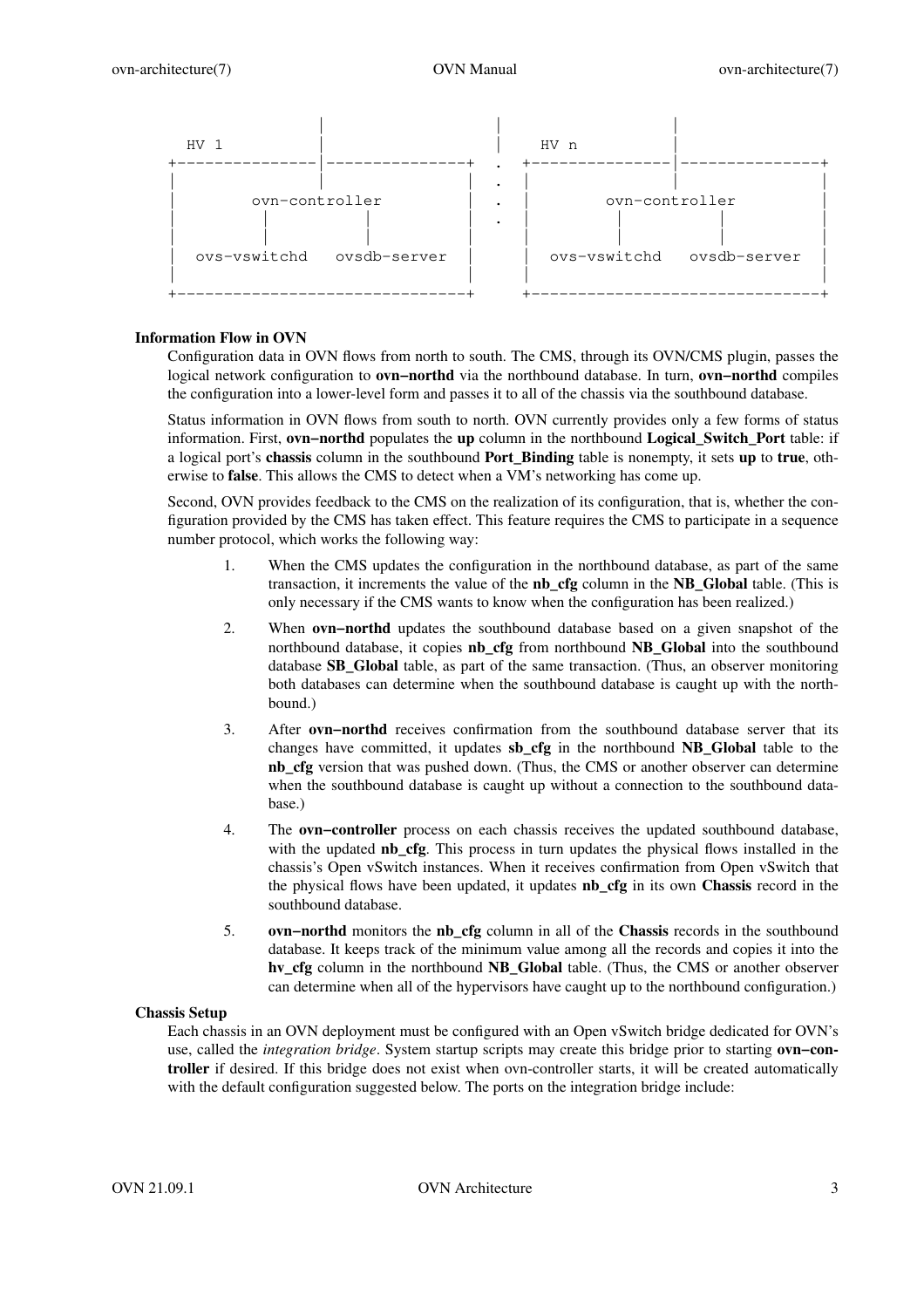- On any chassis, tunnel ports that OVN uses to maintain logical network connectivity. **ovn−controller** adds, updates, and removes these tunnel ports.
- On a hypervisor, any VIFs that are to be attached to logical networks. The hypervisor itself, or the integration between Open vSwitch and the hypervisor (described in **Documentation/topics/integration.rst**) takes care of this. (This is not part of OVN or new to OVN; this is pre-existing integration work that has already been done on hypervisors that support OVS.)
- On a gateway, the physical port used for logical network connectivity. System startup scripts add this port to the bridge prior to starting **ovn−controller**. This can be a patch port to another bridge, instead of a physical port, in more sophisticated setups.

Other ports should not be attached to the integration bridge. In particular, physical ports attached to the underlay network (as opposed to gateway ports, which are physical ports attached to logical networks) must not be attached to the integration bridge. Underlay physical ports should instead be attached to a separate Open vSwitch bridge (they need not be attached to any bridge at all, in fact).

The integration bridge should be configured as described below. The effect of each of these settings is documented in **ovs−vswitchd.conf.db**(5):

### **fail−mode=secure**

Av oids switching packets between isolated logical networks before **ovn−controller** starts up. See **Controller Failure Settings** in **ovs−vsctl**(8) for more information.

### **other−config:disable−in−band=true**

Suppresses in-band control flows for the integration bridge. It would be unusual for such flows to show up anyway, because OVN uses a local controller (over a Unix domain socket) instead of a remote controller. It's possible, however, for some other bridge in the same system to have an in-band remote controller, and in that case this suppresses the flows that in-band control would ordinarily set up. Refer to the documentation for more information.

The customary name for the integration bridge is **br−int**, but another name may be used.

### **Logical Networks**

Logical network concepts in OVN include *logical switches* and *logical routers*, the logical version of Ethernet switches and IP routers, respectively. Like their physical cousins, logical switches and routers can be connected into sophisticated topologies. Logical switches and routers are ordinarily purely logical entities, that is, they are not associated or bound to any physical location, and they are implemented in a distributed manner at each hypervisor that participates in OVN.

*Logical switch ports* (LSPs) are points of connectivity into and out of logical switches. There are many kinds of logical switch ports. The most ordinary kind represent VIFs, that is, attachment points for VMs or containers. A VIF logical port is associated with the physical location of its VM, which might change as the VM migrates. (A VIF logical port can be associated with a VM that is powered down or suspended. Such a logical port has no location and no connectivity.)

*Logical router ports* (LRPs) are points of connectivity into and out of logical routers. A LRP connects a logical router either to a logical switch or to another logical router. Logical routers only connect to VMs, containers, and other network nodes indirectly, through logical switches.

Logical switches and logical routers have distinct kinds of logical ports, so properly speaking one should usually talk about logical switch ports or logical router ports. However, an unqualified ''logical port'' usually refers to a logical switch port.

When a VM sends a packet to a VIF logical switch port, the Open vSwitch flow tables simulate the packet's journey through that logical switch and any other logical routers and logical switches that it might encounter. This happens without transmitting the packet across any physical medium: the flow tables implement all of the switching and routing decisions and behavior. If the flow tables ultimately decide to output the packet at a logical port attached to another hypervisor (or another kind of transport node), then that is the time at which the packet is encapsulated for physical network transmission and sent.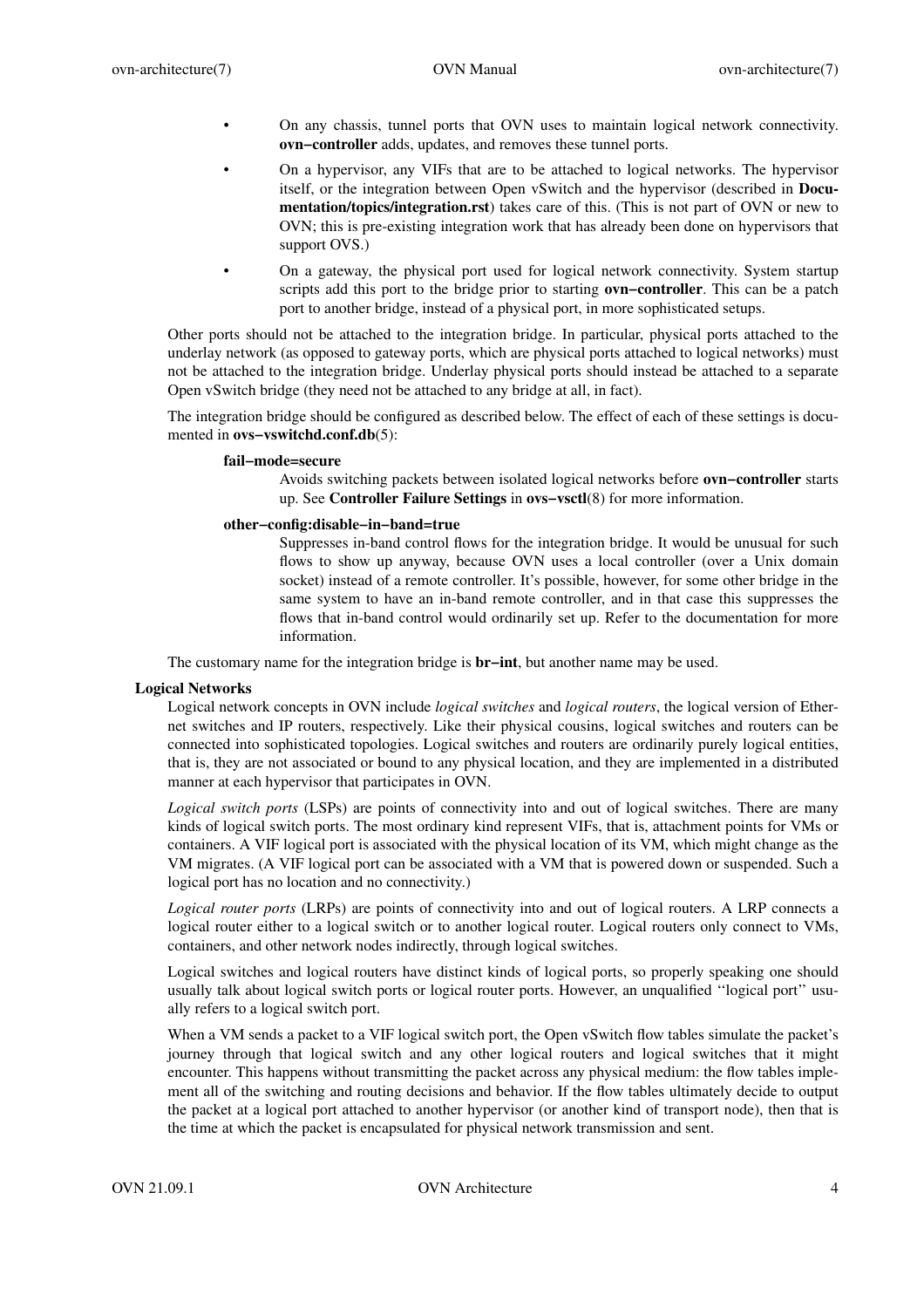# *Logical Switch Port Types*

OVN supports a number of kinds of logical switch ports. VIF ports that connect to VMs or containers, described above, are the most ordinary kind of LSP. In the OVN northbound database, VIF ports have an empty string for their **type**. This section describes some of the additional port types.

A **router** logical switch port connects a logical switch to a logical router, designating a particular LRP as its peer.

A **localnet** logical switch port bridges a logical switch to a physical VLAN. A logical switch may have one or more **localnet** ports. Such a logical switch is used in two scenarios:

- With one or more **router** logical switch ports, to attach L3 gateway routers and distributed gateways to a physical network.
- With one or more VIF logical switch ports, to attach VMs or containers directly to a physical network. In this case, the logical switch is not really logical, since it is bridged to the physical network rather than insulated from it, and therefore cannot have independent but overlapping IP address namespaces, etc. A deployment might nevertheless choose such a configuration to take advantage of the OVN control plane and features such as port security and ACLs.

When a logical switch contains multiple **localnet** ports, the following is assumed.

- Each chassis has a bridge mapping for one of the **localnet** physical networks only.
- To facilitate interconnectivity between VIF ports of the switch that are located on different chassis with different physical network connectivity, the fabric implements L3 routing between these adjacent physical network segments.

Note: nothing said above implies that a chassis cannot be plugged to multiple physical networks as long as they belong to different switches.

A **localport** logical switch port is a special kind of VIF logical switch port. These ports are present in every chassis, not bound to any particular one. Traffic to such a port will never be forwarded through a tunnel, and traffic from such a port is expected to be destined only to the same chassis, typically in response to a request it received. OpenStack Neutron uses a **localport** port to serve metadata to VMs. A metadata proxy process is attached to this port on every host and all VMs within the same network will reach it at the same IP/MAC address without any traffic being sent over a tunnel. For further details, see the OpenStack documentation for networking-ovn.

LSP types **vtep** and **l2gateway** are used for gateways. See **Gateways**, below, for more information.

*Implementation Details*

These concepts are details of how OVN is implemented internally. They might still be of interest to users and administrators.

*Logical datapaths* are an implementation detail of logical networks in the OVN southbound database. **ovn−northd** translates each logical switch or router in the northbound database into a logical datapath in the southbound database **Datapath\_Binding** table.

For the most part, **ovn−northd** also translates each logical switch port in the OVN northbound database into a record in the southbound database **Port\_Binding** table. The latter table corresponds roughly to the northbound **Logical\_Switch\_Port** table. It has multiple types of logical port bindings, of which many types correspond directly to northbound LSP types. LSP types handled this way include VIF (empty string), **localnet**, **localport**, **vtep**, and **l2gateway**.

The **Port\_Binding** table has some types of port binding that do not correspond directly to logical switch port types. The common is **patch** port bindings, known as *logical patch ports*. These port bindings always occur in pairs, and a packet that enters on either side comes out on the other. **ovn−northd** connects logical switches and logical routers together using logical patch ports.

Port bindings with types **vtep**, **l2gateway**, **l3gateway**, and **chassisredirect** are used for gateways. These are explained in **Gateways**, below.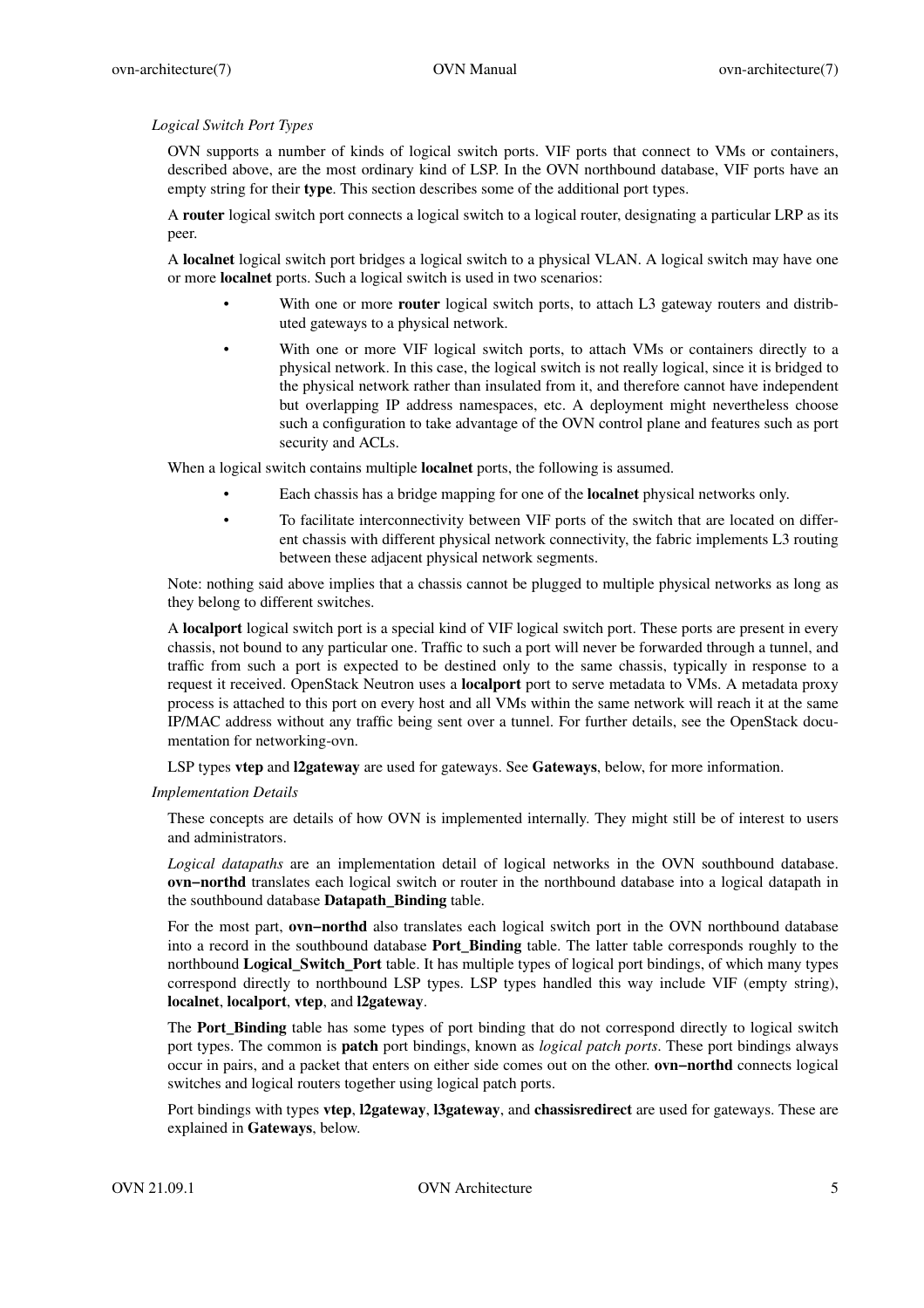### **Gateways**

Gateways provide limited connectivity between logical networks and physical ones. They can also provide connectivity between different OVN deployments. This section will focus on the former, and the latter will be described in details in section **OVN Deployments Interconnection**.

OVN support multiple kinds of gateways.

#### *VTEP Gateways*

A ''VTEP gateway'' connects an OVN logical network to a physical (or virtual) switch that implements the OVSDB VTEP schema that accompanies Open vSwitch. (The ''VTEP gateway'' term is a misnomer, since a VTEP is just a VXLAN Tunnel Endpoint, but it is a well established name.) See **Life Cycle of a VTEP gateway**, below, for more information.

The main intended use case for VTEP gateways is to attach physical servers to an OVN logical network using a physical top-of-rack switch that supports the OVSDB VTEP schema.

#### *L2 Gateways*

A L2 gateway simply attaches a designated physical L2 segment available on some chassis to a logical network. The physical network effectively becomes part of the logical network.

To set up a L2 gateway, the CMS adds an **l2gateway** LSP to an appropriate logical switch, setting LSP options to name the chassis on which it should be bound. **ovn−northd** copies this configuration into a southbound **Port\_Binding** record. On the designated chassis, **ovn−controller** forwards packets appropriately to and from the physical segment.

L2 gateway ports have features in common with **localnet** ports. However, with a **localnet** port, the physical network becomes the transport between hypervisors. With an L2 gateway, packets are still transported between hypervisors over tunnels and the **l2gateway** port is only used for the packets that are on the physical network. The application for L2 gateways is similar to that for VTEP gateways, e.g. to add non-virtualized machines to a logical network, but L2 gateways do not require special support from top-of-rack hardware switches.

#### *L3 Gateway Routers*

As described above under **Logical Networks**, ordinary OVN logical routers are distributed: they are not implemented in a single place but rather in every hypervisor chassis. This is a problem for stateful services such as SNAT and DNAT, which need to be implemented in a centralized manner.

To allow for this kind of functionality, OVN supports L3 gateway routers, which are OVN logical routers that are implemented in a designated chassis. Gateway routers are typically used between distributed logical routers and physical networks. The distributed logical router and the logical switches behind it, to which VMs and containers attach, effectively reside on each hypervisor. The distributed router and the gateway router are connected by another logical switch, sometimes referred to as a ''join'' logical switch. (OVN logical routers may be connected to one another directly, without an intervening switch, but the OVN implementation only supports gateway logical routers that are connected to logical switches. Using a join logical switch also reduces the number of IP addresses needed on the distributed router.) On the other side, the gateway router connects to another logical switch that has a **localnet** port connecting to the physical network.

The following diagram shows a typical situation. One or more logical switches LS1, ..., LSn connect to distributed logical router LR1, which in turn connects through LSjoin to gateway logical router GLR, which also connects to logical switch LSlocal, which includes a **localnet** port to attach to the physical network.

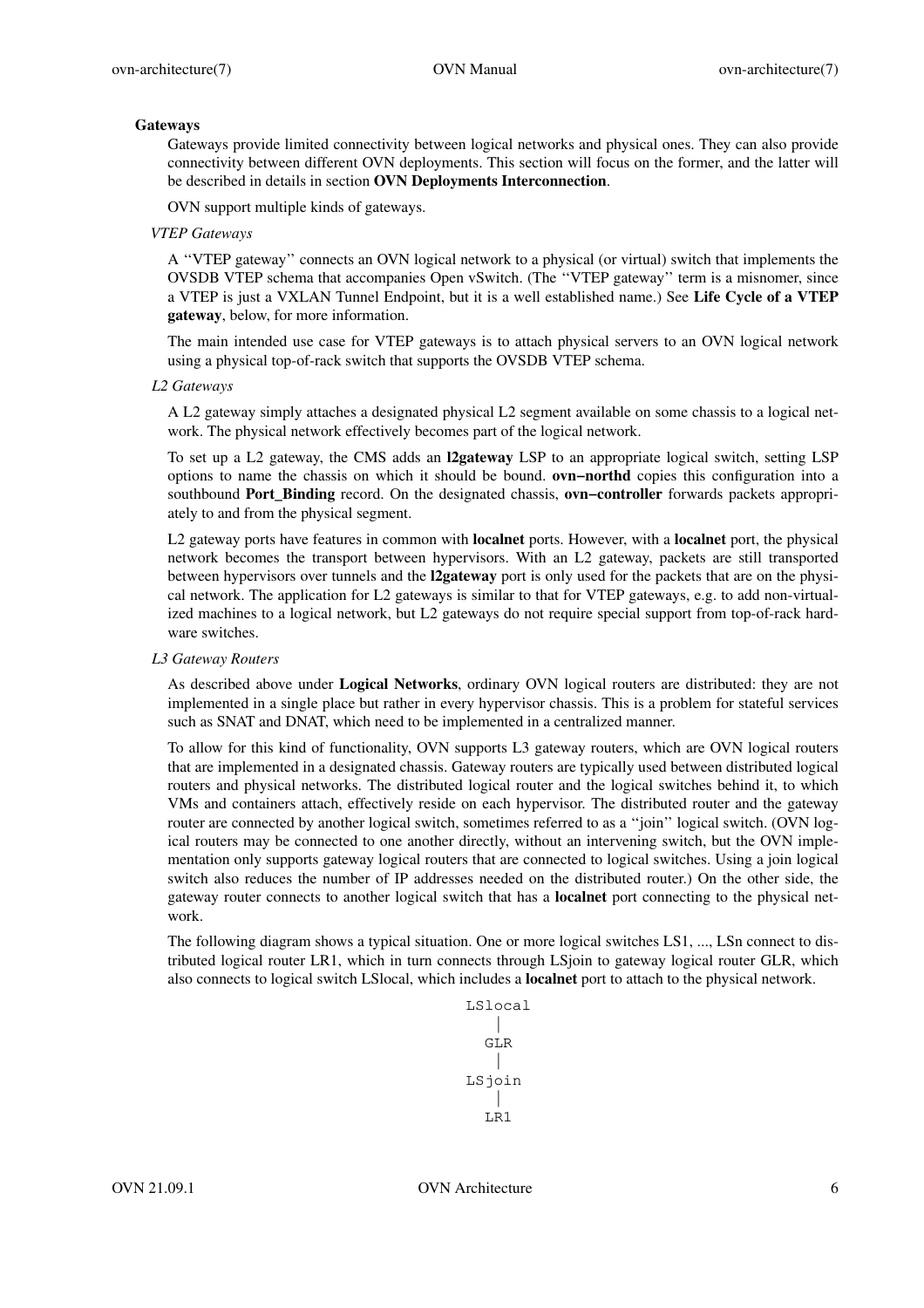

To configure an L3 gateway router, the CMS sets **options:chassis** in the router's northbound **Logical\_Router** to the chassis's name. In response, **ovn−northd** uses a special **l3gateway** port binding (instead of a **patch** binding) in the southbound database to connect the logical router to its neighbors. In turn, **ovn−controller** tunnels packets to this port binding to the designated L3 gateway chassis, instead of processing them locally.

DNAT and SNAT rules may be associated with a gateway router, which provides a central location that can handle one-to-many SNAT (aka IP masquerading). Distributed gateway ports, described below, also support NAT.

#### *Distributed Gateway Ports*

A *distributed gateway port* is a logical router port that is specially configured to designate one distinguished chassis, called the *gateway chassis*, for centralized processing. A distributed gateway port should connect to a logical switch that has an LSP that connects externally, that is, either a **localnet** LSP or a connection to another OVN deployment (see **OVN Deployments Interconnection**). Packets that traverse the distributed gateway port are processed without involving the gateway chassis when they can be, but when needed they do take an extra hop through it.

The following diagram illustrates the use of a distributed gateway port. A number of logical switches LS1, ..., LSn connect to distributed logical router LR1, which in turn connects through the distributed gateway port to logical switch LSlocal that includes a **localnet** port to attach to the physical network.



**ovn−northd** creates two southbound **Port\_Binding** records to represent a distributed gateway port, instead of the usual one. One of these is a **patch** port binding named for the LRP, which is used for as much traffic as it can. The other one is a port binding with type **chassisredirect**, named **cr−***port*. The **chassisredirect** port binding has one specialized job: when a packet is output to it, the flow table causes it to be tunneled to the gateway chassis, at which point it is automatically output to the **patch** port binding. Thus, the flow table can output to this port binding in cases where a particular task has to happen on the gateway chassis. The **chassisredirect** port binding is not otherwise used (for example, it never receives packets).

The CMS may configure distributed gateway ports three different ways. See **Distributed Gateway Ports** in the documentation for **Logical\_Router\_Port** in **ovn−nb**(5) for details.

Distributed gateway ports support high availability. When more than one chassis is specified, OVN only uses one at a time as the gateway chassis. OVN uses BFD to monitor gateway connectivity, preferring the highest-priority gateway that is online.

A logical router can have multiple distributed gateway ports, each connecting different external networks. However, some features, such as NAT and load balancers, are not supported yet for logical routers with more than one distributed gateway port configured.

*Physical VLAN MTU Issues*

Consider the preceding diagram again:

LSlocal

OVN 21.09.1 OVN Architecture 7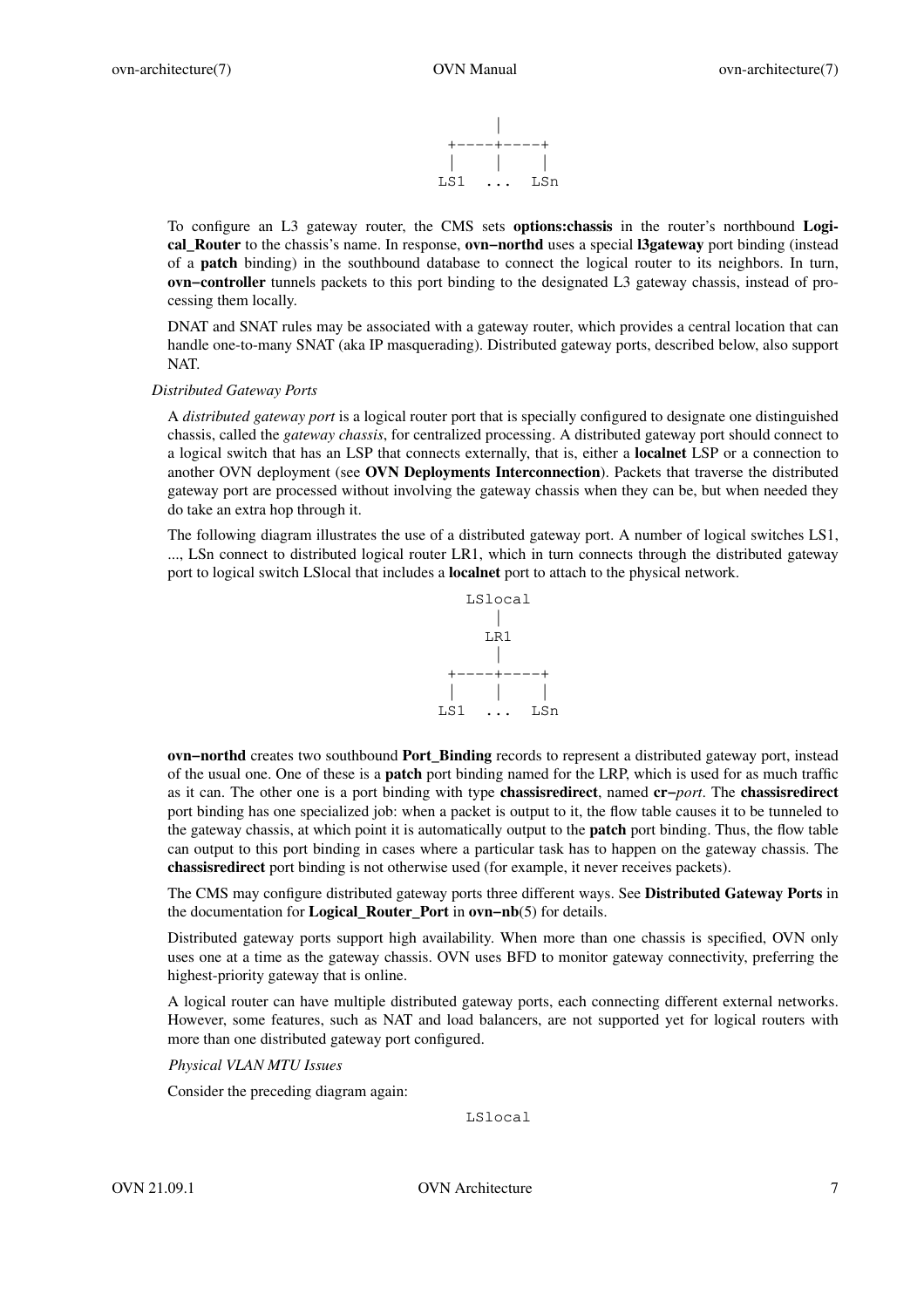

Suppose that each logical switch LS1, ..., LSn is bridged to a physical VLAN-tagged network attached to a **localnet** port on LSlocal, over a distributed gateway port on LR1. If a packet originating on LS $i$  is destined to the external network, OVN sends it to the gateway chassis overatunnel. There, the packet traverses LR1's logical router pipeline, possibly undergoes NAT, and eventually ends up at LSlocal's **localnet** port. If all of the physical links in the network have the same MTU, then the packet's transit across a tunnel causes an MTU problem: tunnel overhead prevents a packet that uses the full physical MTU from crossing the tunnel to the gateway chassis (without fragmentation).

OVN offers two solutions to this problem, the **reside−on−redirect−chassis** and **redirect−type** options. Both solutions require each logical switch LS1, ..., LSn to include a **localnet** logical switch port LN1, ..., LNn respectively, that is present on each chassis. Both cause packets to be sent over the **localnet** ports instead of tunnels. They differ in which packets−some or all−are sent this way. The most prominent tradeoff between these options is that **reside−on−redirect−chassis** is easier to configure and that **redirect−type** performs better for east-west traffic.

The first solution is the **reside−on−redirect−chassis** option for logical router ports. Setting this option on a LRP from (e.g.) LS1 to LR1 disables forwarding from LS1 to LR1 except on the gateway chassis. On chassis other than the gateway chassis, this single change means that packets that would otherwise have been forwarded to LR1 are instead forwarded to LN1. The instance of LN1 on the gateway chassis then receives the packet and forwards it to LR1. The packet traverses the LR1 logical router pipeline, possibly undergoes NAT, and eventually ends up at LSlocal's **localnet** port. The packet never traverses a tunnel, avoiding the MTU issue.

This option has the further consequence of centralizing ''distributed'' logical router LR1, since no packets are forwarded from LS1 to LR1 on any chassis other than the gateway chassis. Therefore, east-west traffic passes through the gateway chassis, not just north-south. (The naive ''fix'' of allowing east-west traffic to flow directly between chassis over LN1 does not work because routing sets the Ethernet source address to LR1's source address. Seeing this single Ethernet source address originate from all of the chassis will confuse the physical switch.)

Do not set the **reside−on−redirect−chassis** option on a distributed gateway port. In the diagram above, it would be set on the LRPs connecting LS1, ..., LSn to LR1.

The second solution is the **redirect−type** option for distributed gateway ports. Setting this option to **bridged** causes packets that are redirected to the gateway chassis to go over the **localnet** ports instead of being tunneled. This option does not change how OVN treats packets not redirected to the gateway chassis.

The **redirect−type** option requires the administrator or the CMS to configure each participating chassis with a unique Ethernet address for the logical router by setting **ovn−chassis−mac−mappings** in the Open vSwitch database, for use by **ovn−controller**. This makes it more difficult to configure than **reside−on−redirect−chassis**.

Set the **redirect−type** option on a distributed gateway port.

*Using Distributed Gateway Ports For Scalability*

Although the primary goal of distributed gateway ports is to provide connectivity to external networks, there is a special use case for scalability.

In some deployments, such as the ones using **ovn−kubernetes**, logical switches are bound to individual chassises, and are connected by a distributed logical router. In such deployments, the chassis level logical switches are centralized on the chassis instead of distributed, which means the **ovn−controller** on each chassis doesn't need to process flows and ports of logical switches on other chassises. However, without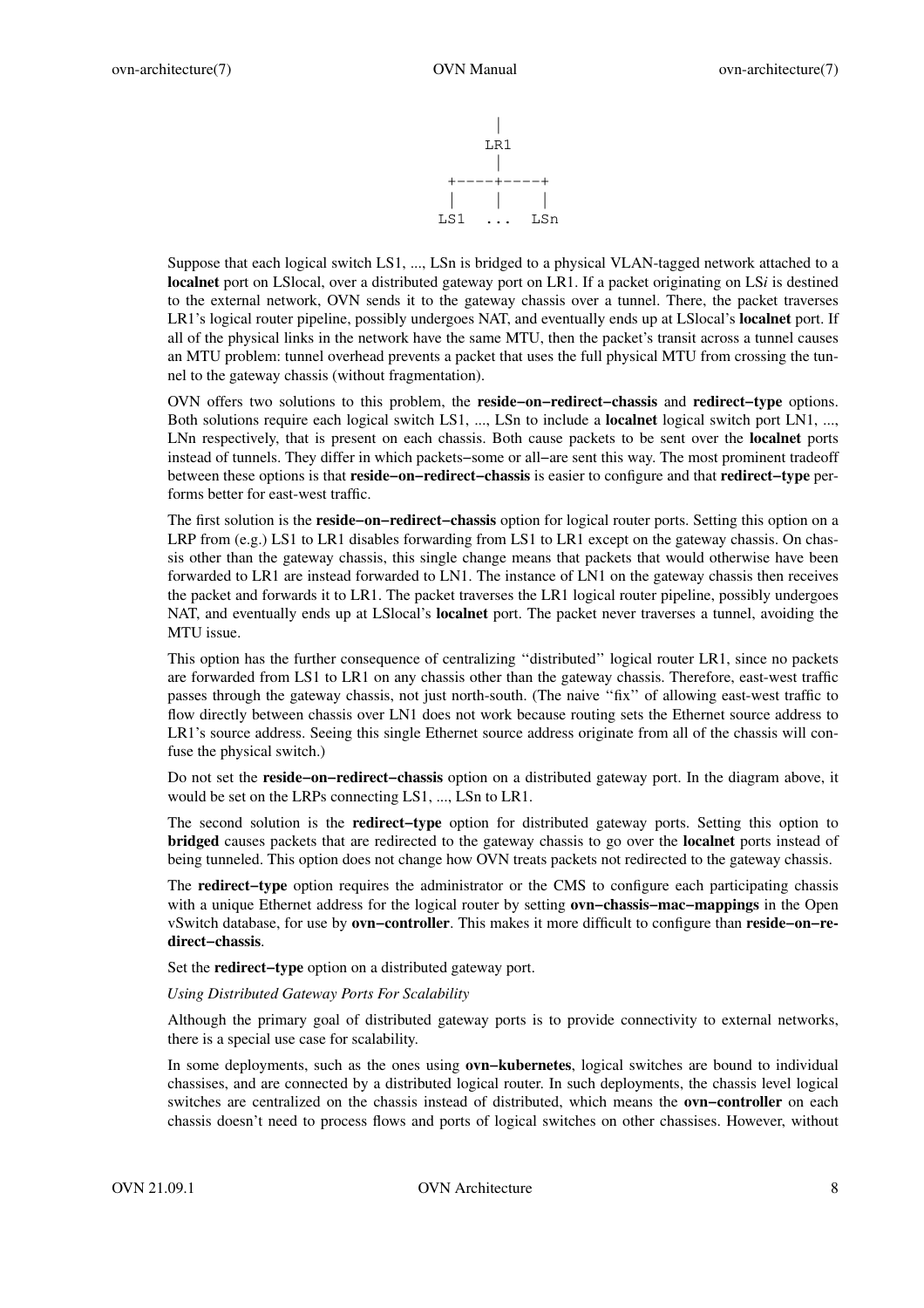any specific hint, **ovn−controller** would still process all the logical switches as if they are fully distributed. In this case, distributed gateway port can be very useful. The chassis level logical switches can be connected to the distributed router using distributed gateway ports, by setting the gateway chassis (or HA chassis groups with only a single chassis in it) to the chassis that each logical switch is bound to. **ovn−controller** would then skip processing the logical switches on all the other chassises, largely improving the scalability, especially when there are a big number of chassises.

### **Life Cycle of a VIF**

Tables and their schemas presented in isolation are difficult to understand. Here's an example.

A VIF on a hypervisor is a virtual network interface attached either to a VM or a container running directly on that hypervisor (This is different from the interface of a container running inside a VM).

The steps in this example refer often to details of the OVN and OVN Northbound database schemas. Please see **ovn−sb**(5) and **ovn−nb**(5), respectively, for the full story on these databases.

- 1. A VIF's life cycle begins when a CMS administrator creates a new VIF using the CMS user interface or API and adds it to a switch (one implemented by OVN as a logical switch). The CMS updates its own configuration. This includes associating unique, persistent identifier *vif-id* and Ethernet address *mac* with the VIF.
- 2. The CMS plugin updates the OVN Northbound database to include the new VIF, by adding a row to the **Logical\_Switch\_Port** table. In the new row, **name** is *vif-id*, **mac** is *mac*, **switch** points to the OVN logical switch's Logical\_Switch record, and other columns are initialized appropriately.
- 3. **ovn−northd** receives the OVN Northbound database update. In turn, it makes the corresponding updates to the OVN Southbound database, by adding rows to the OVN Southbound database **Logical\_Flow** table to reflect the new port, e.g. add a flow to recognize that packets destined to the new port's MAC address should be delivered to it, and update the flow that delivers broadcast and multicast packets to include the new port. It also creates a record in the **Binding** table and populates all its columns except the column that identifies the **chassis**.
- 4. On every hypervisor, **ovn−controller** receives the **Logical\_Flow** table updates that **ovn−northd** made in the previous step. As long as the VM that owns the VIF is powered off, **ovn−controller** cannot do much; it cannot, for example, arrange to send packets to or receive packets from the VIF, because the VIF does not actually exist anywhere.
- 5. Eventually,auser powers on the VM that owns the VIF. On the hypervisor where the VM is powered on, the integration between the hypervisor and Open vSwitch (described in **Documentation/topics/integration.rst**) adds the VIF to the OVN integration bridge and stores *vif-id* in **external\_ids**:**iface−id** to indicate that the interface is an instantiation of the new VIF. (None of this code is new in OVN; this is pre-existing integration work that has already been done on hypervisors that support OVS.)
- 6. On the hypervisor where the VM is powered on, **ovn−controller** notices **external\_ids**:**iface−id** in the new Interface. In response, in the OVN Southbound DB, it updates the **Binding** table's **chassis** column for the row that links the logical port from **external\_ids**: **iface−id** to the hypervisor. Afterward, **ovn−controller** updates the local hypervisor's OpenFlow tables so that packets to and from the VIF are properly handled.
- 7. Some CMS systems, including OpenStack, fully start a VM only when its networking is ready. To support this, **ovn−northd** notices the **chassis** column updated for the row in **Binding** table and pushes this upward by updating the **up** column in the OVN Northbound database's **Logical\_Switch\_Port** table to indicate that the VIF is now up. The CMS, if it uses this feature, can then react by allowing the VM's execution to proceed.
- 8. On every hypervisor but the one where the VIF resides, **ovn−controller** notices the completely populated row in the **Binding** table. This provides **ovn−controller** the physical location of the logical port, so each instance updates the OpenFlow tables of its switch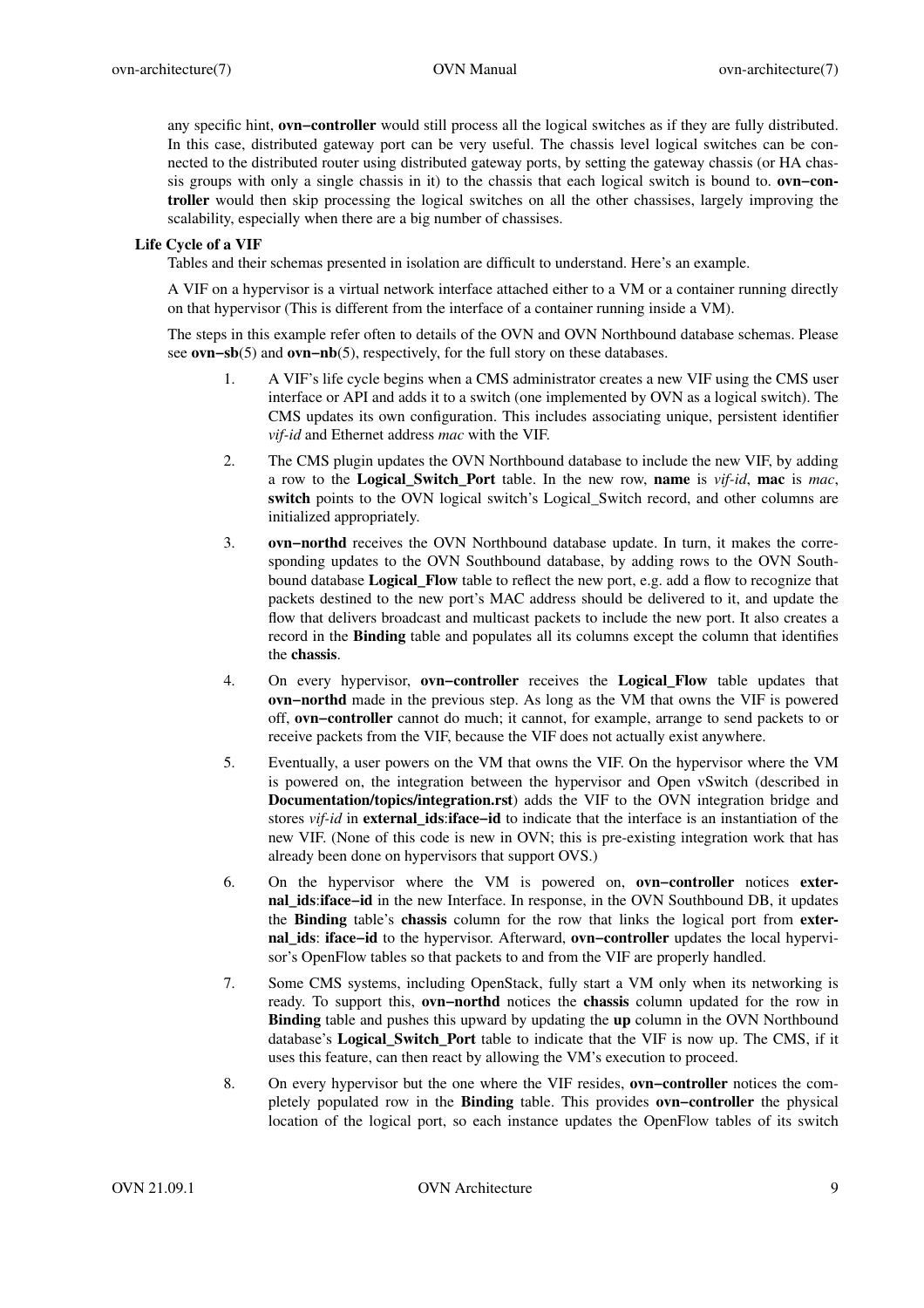(based on logical datapath flows in the OVN DB **Logical\_Flow** table) so that packets to and from the VIF can be properly handled via tunnels.

- 9. Eventually,auser powers off the VM that owns the VIF. On the hypervisor where the VM was powered off, the VIF is deleted from the OVN integration bridge.
- 10. On the hypervisor where the VM was powered off, **ovn−controller** notices that the VIF was deleted. In response, it removes the **Chassis** column content in the **Binding** table for the logical port.
- 11. On every hypervisor, **ovn−controller** notices the empty **Chassis** column in the **Binding** table's row for the logical port. This means that **ovn−controller** no longer knows the physical location of the logical port, so each instance updates its OpenFlow table to reflect that.
- 12. Eventually, when the VIF (or its entire VM) is no longer needed by anyone, an administrator deletes the VIF using the CMS user interface or API. The CMS updates its own configuration.
- 13. The CMS plugin removes the VIF from the OVN Northbound database, by deleting its row in the **Logical\_Switch\_Port** table.
- 14. **ovn−northd** receives the OVN Northbound update and in turn updates the OVN Southbound database accordingly, by removing or updating the rows from the OVN Southbound database **Logical\_Flow** table and **Binding** table that were related to the now-destroyed VIF.
- 15. On every hypervisor, **ovn−controller** receives the **Logical\_Flow** table updates that **ovn−northd** made in the previous step. **ovn−controller** updates OpenFlow tables to reflect the update, although there may not be much to do, since the VIF had already become unreachable when it was removed from the **Binding** table in a previous step.

# **Life Cycle of a Container Interface Inside a VM**

OVN provides virtual network abstractions by converting information written in OVN\_NB database to OpenFlow flows in each hypervisor. Secure virtual networking for multi-tenants can only be provided if OVN controller is the only entity that can modify flows in Open vSwitch. When the Open vSwitch integration bridge resides in the hypervisor, it is a fair assumption to make that tenant workloads running inside VMs cannot make any changes to Open vSwitch flows.

If the infrastructure provider trusts the applications inside the containers not to break out and modify the Open vSwitch flows, then containers can be run in hypervisors. This is also the case when containers are run inside the VMs and Open vSwitch integration bridge with flows added by OVN controller resides in the same VM. For both the above cases, the workflow is the same as explained with an example in the previous section ("Life Cycle of a VIF").

This section talks about the life cycle of a container interface (CIF) when containers are created in the VMs and the Open vSwitch integration bridge resides inside the hypervisor. In this case, even if a container application breaks out, other tenants are not affected because the containers running inside the VMs cannot modify the flows in the Open vSwitch integration bridge.

When multiple containers are created inside a VM, there are multiple CIFs associated with them. The network traffic associated with these CIFs need to reach the Open vSwitch integration bridge running in the hypervisor for OVN to support virtual network abstractions. OVN should also be able to distinguish network traffic coming from different CIFs. There are two ways to distinguish network traffic of CIFs.

One way is to provide one VIF for every CIF (1:1 model). This means that there could be a lot of network devices in the hypervisor. This would slow down OVS because of all the additional CPU cycles needed for the management of all the VIFs. It would also mean that the entity creating the containers in a VM should also be able to create the corresponding VIFs in the hypervisor.

The second way is to provide a single VIF for all the CIFs (1:many model). OVN could then distinguish network traffic coming from different CIFs via a tag written in every packet. OVN uses this mechanism and uses VLAN as the tagging mechanism.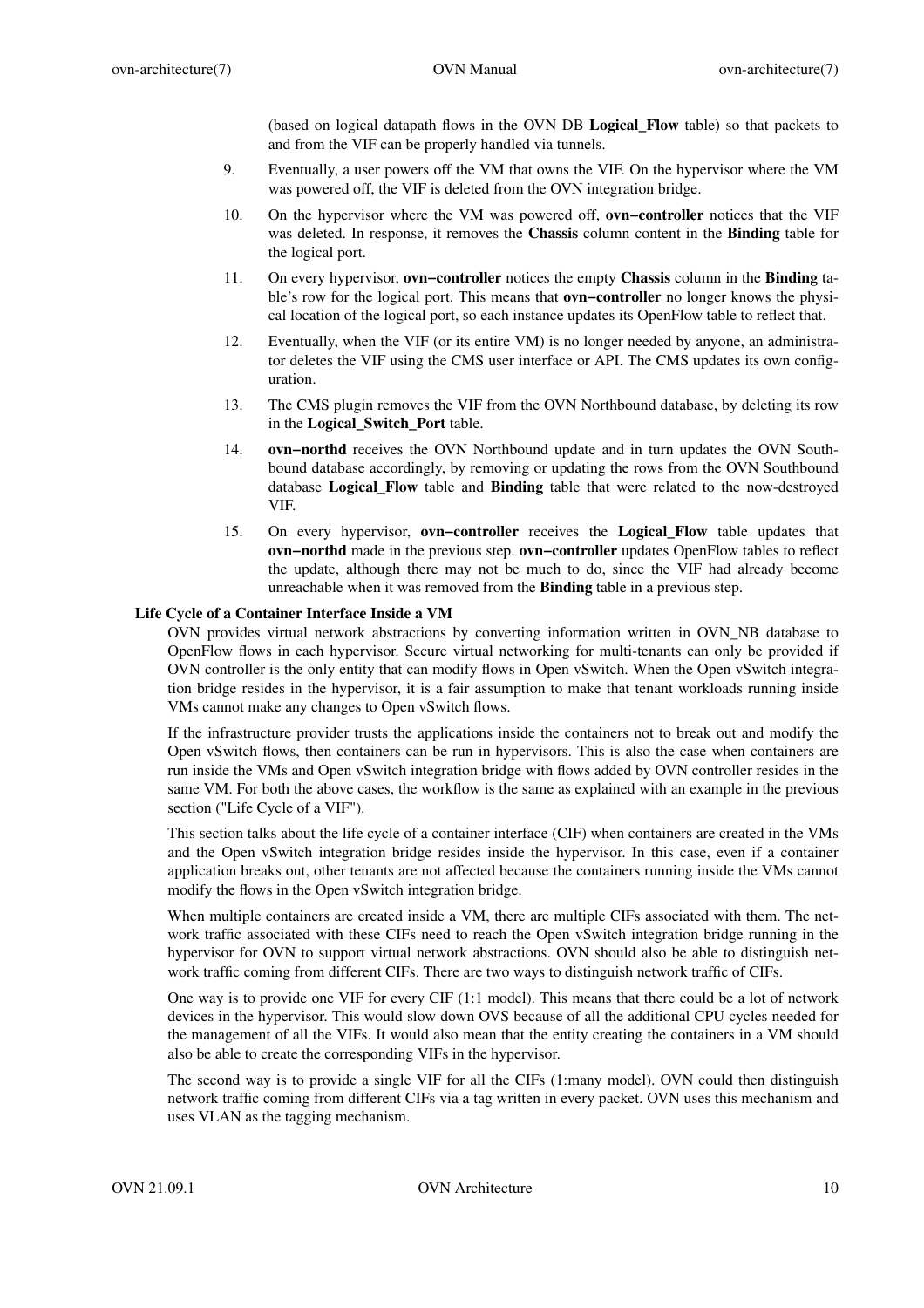- 1. A CIF's life cycle begins when a container is spawned inside a VM by the either the same CMS that created the VM or a tenant that owns that VM or even a container Orchestration System that is different than the CMS that initially created the VM. Whoever the entity is, it will need to know the *vif-id* that is associated with the network interface of the VM through which the container interface's network traffic is expected to go through. The entity that creates the container interface will also need to choose an unused VLAN inside that VM.
- 2. The container spawning entity (either directly or through the CMS that manages the underlying infrastructure) updates the OVN Northbound database to include the new CIF, by adding a row to the **Logical\_Switch\_Port** table. In the new row, **name** is any unique identifier, **parent name** is the *vif-id* of the VM through which the CIF's network traffic is expected to go through and the **tag** is the VLAN tag that identifies the network traffic of that CIF.
- 3. **ovn−northd** receives the OVN Northbound database update. In turn, it makes the corresponding updates to the OVN Southbound database, by adding rows to the OVN Southbound database's **Logical\_Flow** table to reflect the new port and also by creating a new row in the **Binding** table and populating all its columns except the column that identifies the **chassis**.
- 4. On every hypervisor, **ovn−controller** subscribes to the changes in the **Binding** table. When a new row is created by **ovn−northd** that includes a value in **parent\_port** column of **Binding** table, the **ovn−controller** in the hypervisor whose OVN integration bridge has that same value in *vif-id* in **external ids:iface-id** updates the local hypervisor's OpenFlow tables so that packets to and from the VIF with the particular VLAN **tag** are properly handled. Afterward it updates the **chassis** column of the **Binding** to reflect the physical location.
- 5. One can only start the application inside the container after the underlying network is ready. To support this, **ovn−northd** notices the updated **chassis** column in **Binding** table and updates the **up** column in the OVN Northbound database's **Logical\_Switch\_Port** table to indicate that the CIF is now up. The entity responsible to start the container application queries this value and starts the application.
- 6. Eventually the entity that created and started the container, stops it. The entity, through the CMS (or directly) deletes its row in the **Logical\_Switch\_Port** table.
- 7. **ovn−northd** receives the OVN Northbound update and in turn updates the OVN Southbound database accordingly, by removing or updating the rows from the OVN Southbound database **Logical\_Flow** table that were related to the now-destroyed CIF. It also deletes the row in the **Binding** table for that CIF.
- 8. On every hypervisor, **ovn−controller** receives the **Logical\_Flow** table updates that **ovn−northd** made in the previous step. **ovn−controller** updates OpenFlow tables to reflect the update.

# **Architectural Physical Life Cycle of a Packet**

This section describes how a packet travels from one virtual machine or container to another through OVN. This description focuses on the physical treatment of a packet; for a description of the logical life cycle of a packet, please refer to the **Logical\_Flow** table in **ovn−sb**(5).

This section mentions several data and metadata fields, for clarity summarized here:

tunnel key

When OVN encapsulates a packet in Geneve or another tunnel, it attaches extra data to it to allow the receiving OVN instance to process it correctly. This takes different forms depending on the particular encapsulation, but in each case we refer to it here as the ''tunnel key.'' See **Tunnel Encapsulations**, below, for details.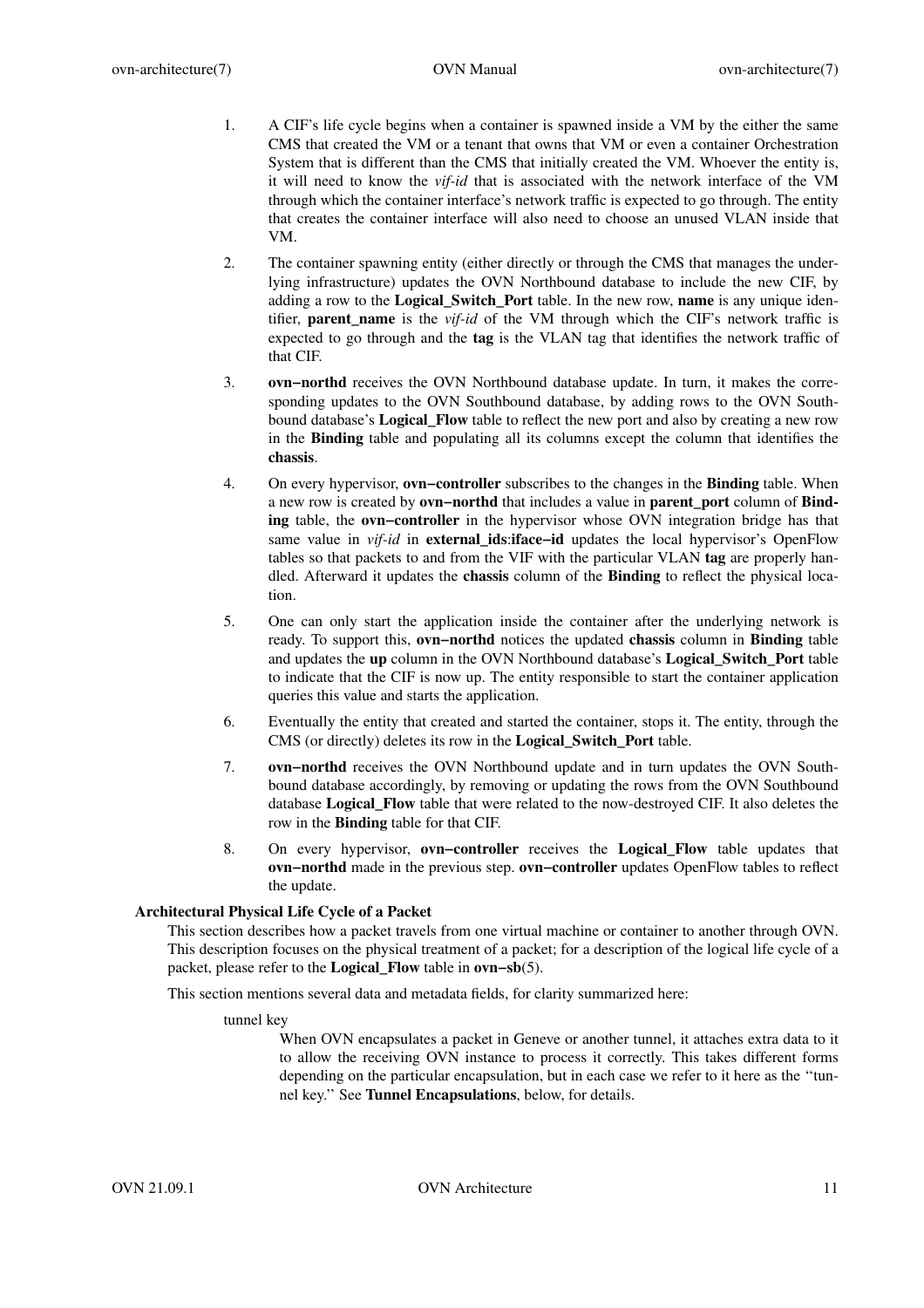# logical datapath field

A field that denotes the logical datapath through which a packet is being processed. OVN uses the field that OpenFlow 1.1+ simply (and confusingly) calls ''metadata'' to store the logical datapath. (This field is passed across tunnels as part of the tunnel key.)

### logical input port field

A field that denotes the logical port from which the packet entered the logical datapath. OVN stores this in Open vSwitch extension register number 14.

Geneve and STT tunnels pass this field as part of the tunnel key. Ramp switch VXLAN tunnels do not explicitly carry a logical input port, but since they are used to communicate with gateways that from OVN's perspective consist of only a single logical port, so that OVN can set the logical input port field to this one on ingress to the OVN logical pipeline. As for regular VXLAN tunnels, they don't carry input port field at all. This puts additional limitations on cluster capabilities that are described in **Tunnel Encapsulations** section.

### logical output port field

A field that denotes the logical port from which the packet will leave the logical datapath. This is initialized to 0 at the beginning of the logical ingress pipeline. OVN stores this in Open vSwitch extension register number 15.

Geneve, STT and regular VXLAN tunnels pass this field as part of the tunnel key. Ramp switch VXLAN tunnels do not transmit the logical output port field, and since they do not carry a logical output port field in the tunnel key, when a packet is received from ramp switch VXLAN tunnel by an OVN hypervisor, the packet is resubmitted to table 8 to determine the output port(s); when the packet reaches table 32, these packets are resubmitted to table 33 for local delivery by checking a MLF\_RCV\_FROM\_RAMP flag, which is set when the packet arrives from a ramp tunnel.

# conntrack zone field for logical ports

A field that denotes the connection tracking zone for logical ports. The value only has local significance and is not meaningful between chassis. This is initialized to 0 at the beginning of the logical ingress pipeline. OVN stores this in Open vSwitch extension register number 13.

### conntrack zone fields for routers

Fields that denote the connection tracking zones for routers. These values only have local significance and are not meaningful between chassis. OVN stores the zone information for north to south traffic (for DNATting or ECMP symmetric replies) in Open vSwitch extension register number 11 and zone information for south to north traffic (for SNATing) in Open vSwitch extension register number 12.

### logical flow flags

The logical flags are intended to handle keeping context between tables in order to decide which rules in subsequent tables are matched. These values only have local significance and are not meaningful between chassis. OVN stores the logical flags in Open vSwitch extension register number 10.

### VLAN ID

The VLAN ID is used as an interface between OVN and containers nested inside a VM (see **Life Cycle of a container interface inside a VM**, above, for more information).

Initially, a VM or container on the ingress hypervisor sends a packet on a port attached to the OVN integration bridge. Then:

1. OpenFlow table 0 performs physical-to-logical translation. It matches the packet's ingress port. Its actions annotate the packet with logical metadata, by setting the logical datapath field to identify the logical datapath that the packet is traversing and the logical input port field to identify the ingress port. Then it resubmits to table 8 to enter the logical ingress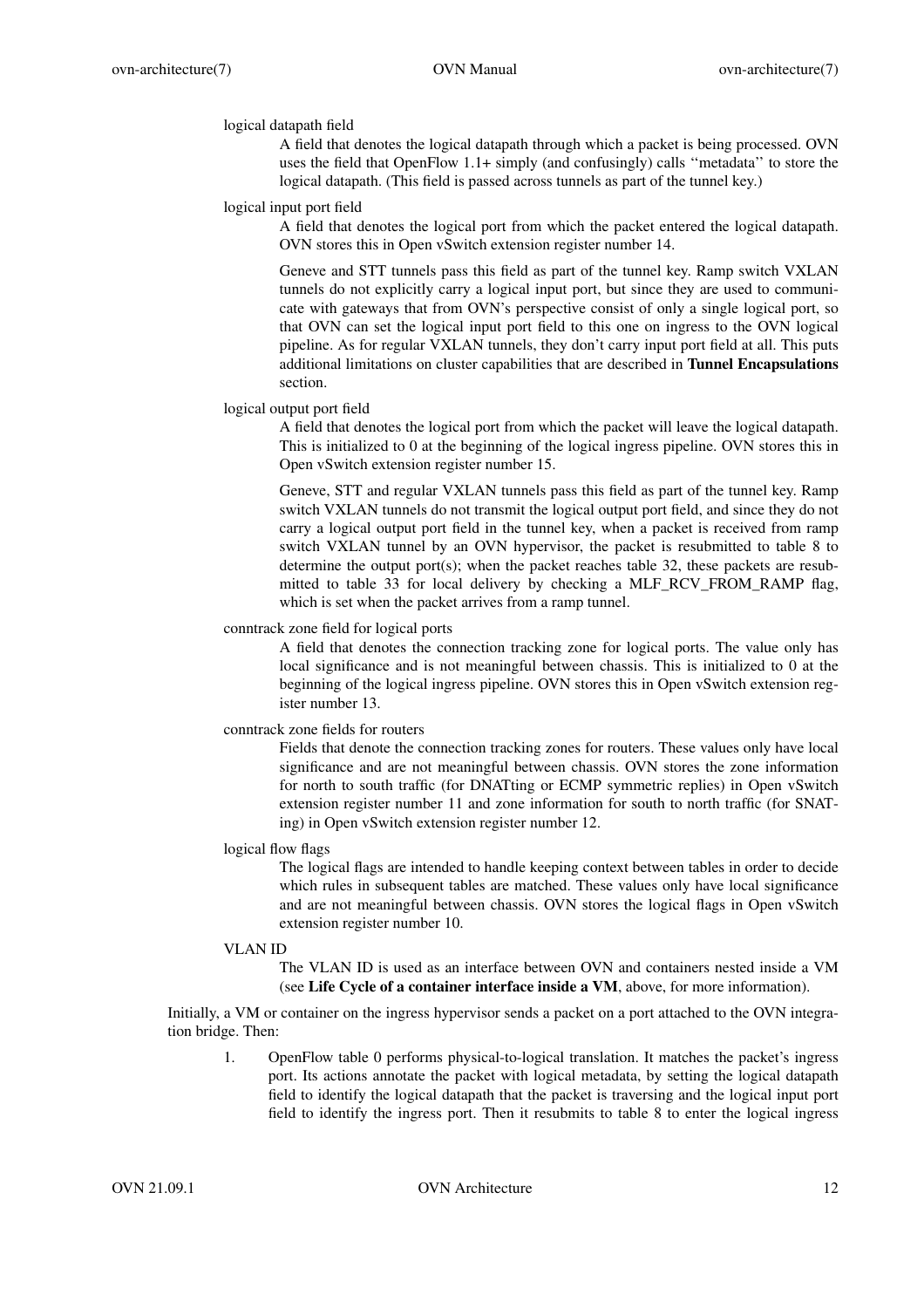pipeline.

Packets that originate from a container nested within a VM are treated in a slightly different way. The originating container can be distinguished based on the VIF-specific VLAN ID, so the physical-to-logical translation flows additionally match on VLAN ID and the actions strip the VLAN header. Following this step, OVN treats packets from containers just like any other packets.

Table 0 also processes packets that arrive from other chassis. It distinguishes them from other packets by ingress port, which is a tunnel. As with packets just entering the OVN pipeline, the actions annotate these packets with logical datapath metadata. For tunnel types that support it, they are also annotated with logical ingress port metadata. In addition, the actions set the logical output port field, which is available because in OVN tunneling occurs after the logical output port is known. These pieces of information are obtained from the tunnel encapsulation metadata (see **Tunnel Encapsulations** for encoding details). Then the actions resubmit to table 33 to enter the logical egress pipeline.

2. OpenFlow tables 8 through 31 execute the logical ingress pipeline from the **Logical\_Flow** table in the OVN Southbound database. These tables are expressed entirely in terms of logical concepts like logical ports and logical datapaths. A big part of **ovn−controller**'s job is to translate them into equivalent OpenFlow (in particular it translates the table numbers: Logical Flow tables 0 through 23 become OpenFlow tables 8 through 31).

Each logical flow maps to one or more OpenFlow flows. An actual packet ordinarily matches only one of these, although in some cases it can match more than one of these flows (which is not a problem because all of them have the same actions). **ovn−controller** uses the first 32 bits of the logical flow's UUID as the cookie for its OpenFlow flow or flows. (This is not necessarily unique, since the first 32 bits of a logical flow's UUID is not necessarily unique.)

Some logical flows can map to the Open vSwitch ''conjunctive match'' extension (see **ovs−fields**(7)). Flows with a **conjunction** action use an OpenFlow cookie of 0, because they can correspond to multiple logical flows. The OpenFlow flow for a conjunctive match includes a match on **conj\_id**.

Some logical flows may not be represented in the OpenFlow tables on a given hypervisor, if they could not be used on that hypervisor. For example, if no VIF in a logical switch resides on a given hypervisor, and the logical switch is not otherwise reachable on that hypervisor (e.g. over a series of hops through logical switches and routers starting from a VIF on the hypervisor), then the logical flow may not be represented there.

Most OVN actions have fairly obvious implementations in OpenFlow (with OVS extensions), e.g. **next;** is implemented as **resubmit**, *field* **=** *constant***;** as **set\_field**.Afew are worth describing in more detail:

#### **output:**

Implemented by resubmitting the packet to table 32. If the pipeline executes more than one **output** action, then each one is separately resubmitted to table 32. This can be used to send multiple copies of the packet to multiple ports. (If the packet was not modified between the **output** actions, and some of the copies are destined to the same hypervisor, then using a logical multicast output port would save bandwidth between hypervisors.)

# **get\_arp(***P***,** *A***);**

#### **get**  $\textbf{nd}(P, A)$ ;

Implemented by storing arguments into OpenFlow fields, then resubmitting to table 66, which **ovn−controller** populates with flows generated from the **MAC\_Binding** table in the OVN Southbound database. If there is a match in table 66, then its actions store the bound MAC in the Ethernet destination address field.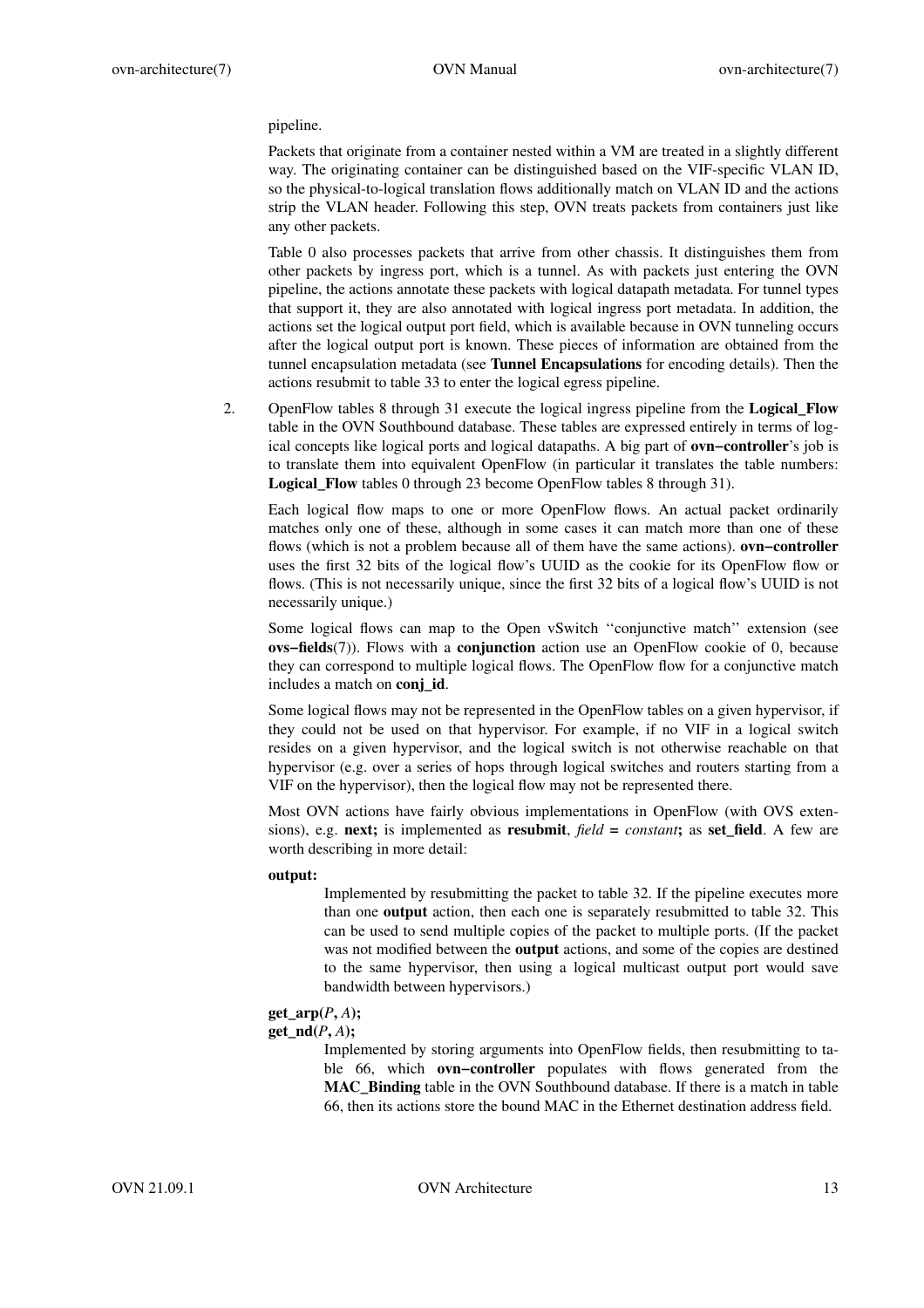(The OpenFlow actions save and restore the OpenFlow fields used for the arguments, so that the OVN actions do not have to be aware of this temporary use.)

# **put**  $\text{arp}(P, A, E)$ ;  $put\_nd(P, A, E);$

Implemented by storing the arguments into OpenFlow fields, then outputting a packet to **ovn−controller**, which updates the **MAC\_Binding** table.

(The OpenFlow actions save and restore the OpenFlow fields used for the arguments, so that the OVN actions do not have to be aware of this temporary use.)

# $R = \textbf{lookup\_arp}(P, A, M);$

# $R = \textbf{lookup} \cdot \textbf{nd}(P, A, M);$

Implemented by storing arguments into OpenFlow fields, then resubmitting to table 67, which **ovn−controller** populates with flows generated from the **MAC\_Binding** table in the OVN Southbound database. If there is a match in table 67, then its actions set the logical flow flag **MLF\_LOOKUP\_MAC**.

(The OpenFlow actions save and restore the OpenFlow fields used for the arguments, so that the OVN actions do not have to be aware of this temporary use.)

3. OpenFlow tables 32 through 47 implement the **output** action in the logical ingress pipeline. Specifically, table 32 handles packets to remote hypervisors, table 33 handles packets to the local hypervisor, and table 34 checks whether packets whose logical ingress and egress port are the same should be discarded.

Logical patch ports are a special case. Logical patch ports do not have a physical location and effectively reside on every hypervisor. Thus, flow table 33, for output to ports on the local hypervisor, naturally implements output to unicast logical patch ports too. However, applying the same logic to a logical patch port that is part of a logical multicast group yields packet duplication, because each hypervisor that contains a logical port in the multicast group will also output the packet to the logical patch port. Thus, multicast groups implement output to logical patch ports in table 32.

Each flow in table 32 matches on a logical output port for unicast or multicast logical ports that include a logical port on a remote hypervisor. Each flow's actions implement sending a packet to the port it matches. For unicast logical output ports on remote hypervisors, the actions set the tunnel key to the correct value, then send the packet on the tunnel port to the correct hypervisor. (When the remote hypervisor receives the packet, table 0 there will recognize it as a tunneled packet and pass it along to table 33.) For multicast logical output ports, the actions send one copy of the packet to each remote hypervisor, in the same way as for unicast destinations. If a multicast group includes a logical port or ports on the local hypervisor, then its actions also resubmit to table 33. Table 32 also includes:

- A higher-priority rule to match packets received from ramp switch tunnels, based on flag MLF\_RCV\_FROM\_RAMP, and resubmit these packets to table 33 for local delivery. Packets received from ramp switch tunnels reach here because of a lack of logical output port field in the tunnel key and thus these packets needed to be submitted to table 8 to determine the output port.
- A higher-priority rule to match packets received from ports of type **localport**, based on the logical input port, and resubmit these packets to table 33 for local delivery. Ports of type **localport** exist on every hypervisor and by definition their traffic should never go out through a tunnel.
- A higher-priority rule to match packets that have the MLF\_LOCAL\_ONLY logical flow flag set, and whose destination is a multicast address. This flag indicates that the packet should not be delivered to remote hypervisors, even if the multicast destination includes ports on remote hypervisors. This flag is used when **ovn−controller** is the originator of the multicast packet. Since each **ovn−controller**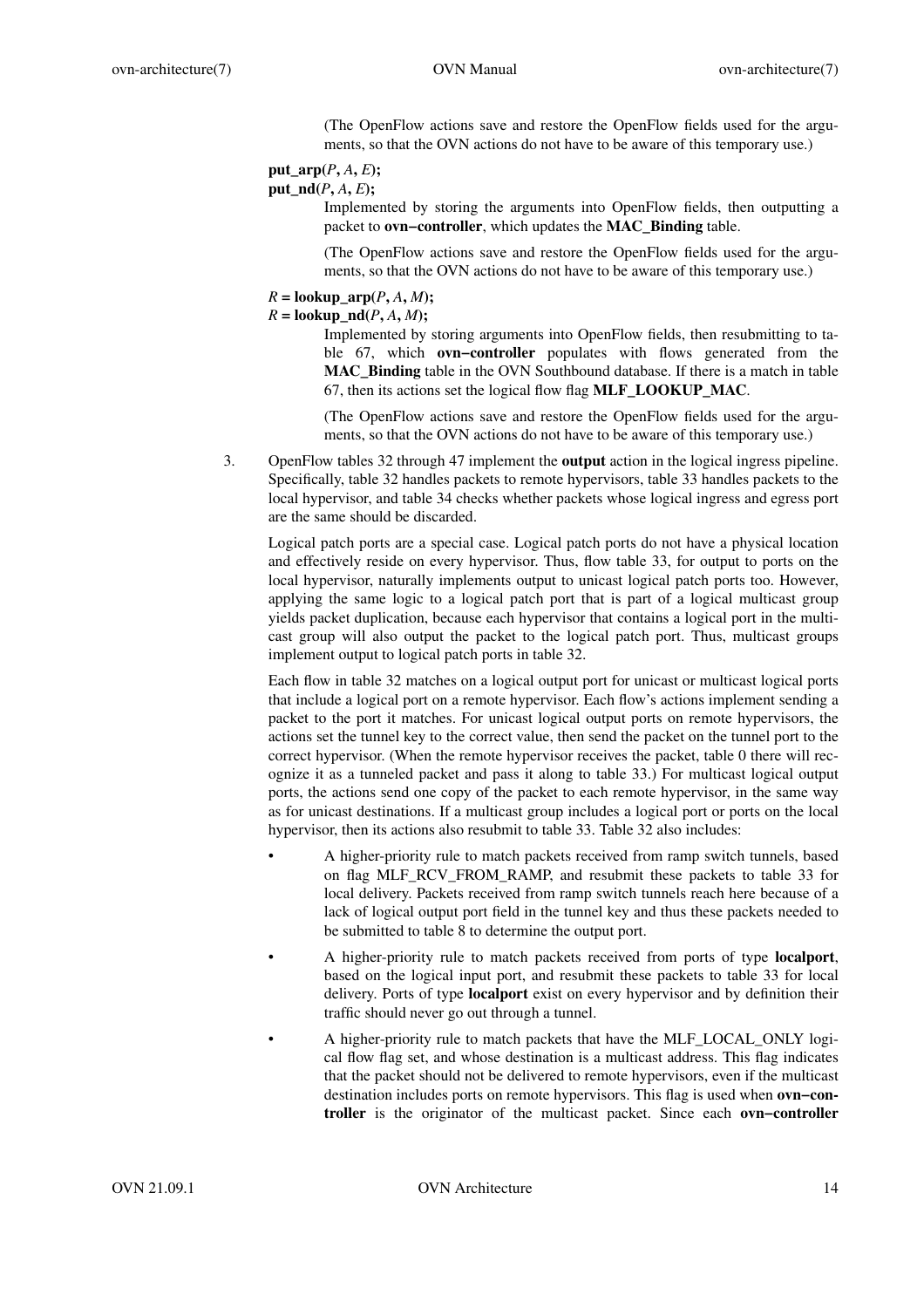instance is originating these packets, the packets only need to be delivered to local ports.

• A fallback flow that resubmits to table 33 if there is no other match.

Flows in table 33 resemble those in table 32 but for logical ports that reside locally rather than remotely. For unicast logical output ports on the local hypervisor, the actions just resubmit to table 34. For multicast output ports that include one or more logical ports on the local hypervisor, for each such logical port *P*, the actions change the logical output port to *P*, then resubmit to table 34.

A special case is that when a localnet port exists on the datapath, remote port is connected by switching to the localnet port. In this case, instead of adding a flow in table 32 to reach the remote port, a flow is added in table 33 to switch the logical outport to the localnet port, and resubmit to table 33 as if it were unicasted to a logical port on the local hypervisor.

Table 34 matches and drops packets for which the logical input and output ports are the same and the MLF\_ALLOW\_LOOPBACK flag is not set. It also drops MLF\_LOCAL\_ONLY packets directed to a localnet port. It resubmits other packets to table 40.

4. OpenFlow tables 40 through 63 execute the logical egress pipeline from the **Logical\_Flow** table in the OVN Southbound database. The egress pipeline can perform a final stage of validation before packet delivery. Eventually, it may execute an **output** action, which **ovn−controller** implements by resubmitting to table 64. A packet for which the pipeline never executes **output** is effectively dropped (although it may have been transmitted through a tunnel across a physical network).

The egress pipeline cannot change the logical output port or cause further tunneling.

- 5. Table 64 bypasses OpenFlow loopback when MLF\_ALLOW\_LOOPBACK is set. Logical loopback was handled in table 34, but OpenFlow by default also prevents loopback to the OpenFlow ingress port. Thus, when MLF\_ALLOW\_LOOPBACK is set, OpenFlow table 64 saves the OpenFlow ingress port, sets it to zero, resubmits to table 65 for logical-tophysical transformation, and then restores the OpenFlow ingress port, effectively disabling OpenFlow loopback prevents. When MLF\_ALLOW\_LOOPBACK is unset, table 64 flow simply resubmits to table 65.
- 6. OpenFlow table 65 performs logical-to-physical translation, the opposite of table 0. It matches the packet's logical egress port. Its actions output the packet to the port attached to the OVN integration bridge that represents that logical port. If the logical egress port is a container nested with a VM, then before sending the packet the actions push on a VLAN header with an appropriate VLAN ID.

# **Logical Routers and Logical Patch Ports**

Typically logical routers and logical patch ports do not have a physical location and effectively reside on every hypervisor. This is the case for logical patch ports between logical routers and logical switches behind those logical routers, to which VMs (and VIFs) attach.

Consider a packet sent from one virtual machine or container to another VM or container that resides on a different subnet. The packet will traverse tables 0 to 65 as described in the previous section **Architectural Physical Life Cycle of a Packet**, using the logical datapath representing the logical switch that the sender is attached to. At table 32, the packet will use the fallback flow that resubmits locally to table 33 on the same hypervisor. In this case, all of the processing from table 0 to table 65 occurs on the hypervisor where the sender resides.

When the packet reaches table 65, the logical egress port is a logical patch port. **ovn−controller** implements output to the logical patch is packet by cloning and resubmitting directly to the first OpenFlow flow table in the ingress pipeline, setting the logical ingress port to the peer logical patch port, and using the peer logical patch port's logical datapath (that represents the logical router).

The packet re-enters the ingress pipeline in order to traverse tables 8 to 65 again, this time using the logical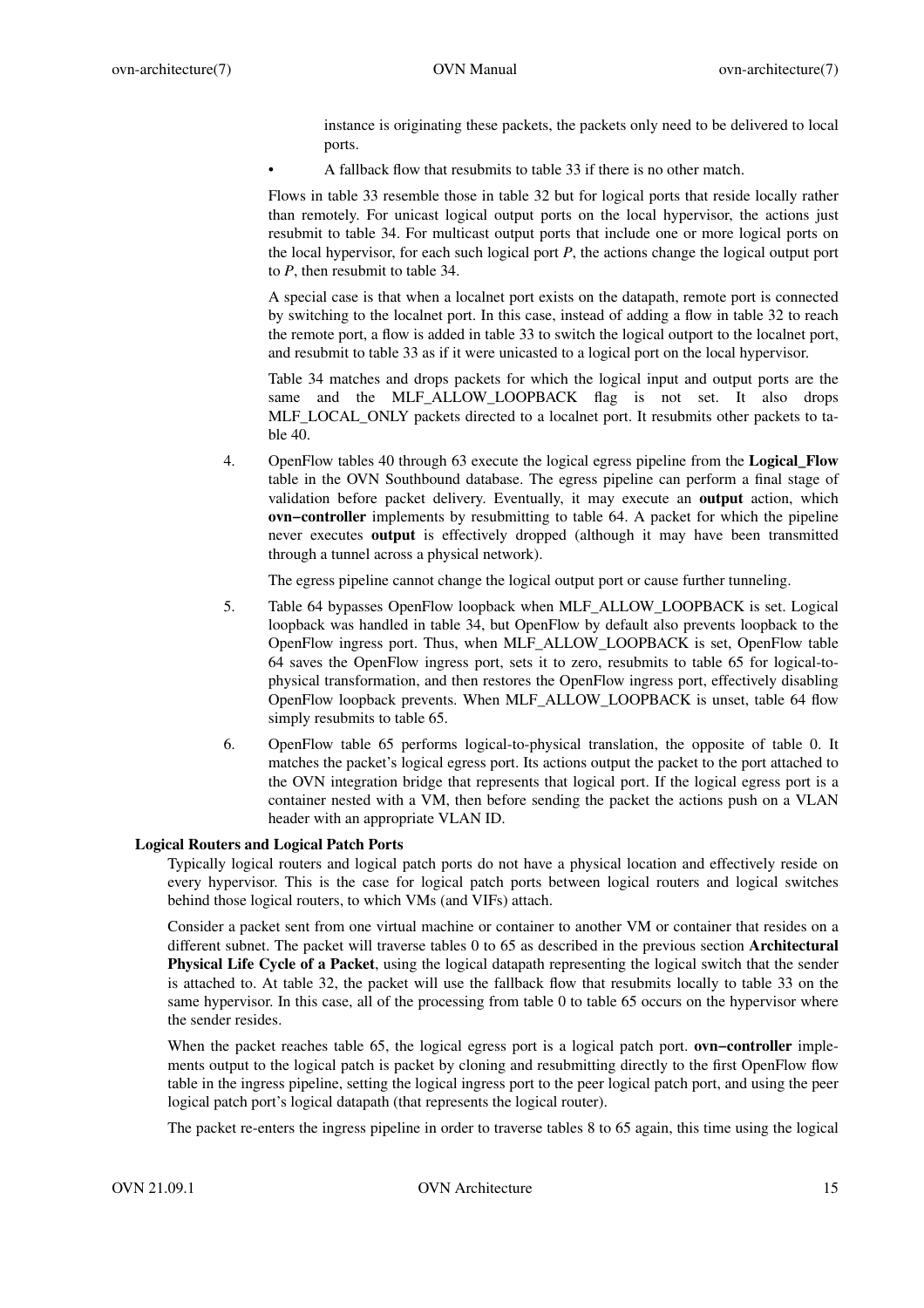datapath representing the logical router. The processing continues as described in the previous section **Architectural Physical Life Cycle of a Packet**. When the packet reachs table 65, the logical egress port will once again be a logical patch port. In the same manner as described above, this logical patch port will cause the packet to be resubmitted to OpenFlow tables 8 to 65, this time using the logical datapath representing the logical switch that the destination VM or container is attached to.

The packet traverses tables 8 to 65 a third and final time. If the destination VM or container resides on a remote hypervisor, then table 32 will send the packet on a tunnel port from the sender's hypervisor to the remote hypervisor. Finally table 65 will output the packet directly to the destination VM or container.

The following sections describe two exceptions, where logical routers and/or logical patch ports are associated with a physical location.

#### *Gateway Routers*

A *gateway router* is a logical router that is bound to a physical location. This includes all of the logical patch ports of the logical router, as well as all of the peer logical patch ports on logical switches. In the OVN Southbound database, the **Port\_Binding** entries for these logical patch ports use the type **l3gateway** rather than **patch**, in order to distinguish that these logical patch ports are bound to a chassis.

When a hypervisor processes a packet on a logical datapath representing a logical switch, and the logical egress port is a **l3gateway** port representing connectivity to a gateway router, the packet will match a flow in table 32 that sends the packet on a tunnel port to the chassis where the gateway router resides. This processing in table 32 is done in the same manner as for VIFs.

#### *Distributed Gateway Ports*

This section provides additional details on distributed gateway ports, outlined earlier.

The primary design goal of distributed gateway ports is to allow as much traffic as possible to be handled locally on the hypervisor where a VM or container resides. Whenever possible, packets from the VM or container to the outside world should be processed completely on that VM's or container's hypervisor, eventually traversing a localnet port instance or a tunnel to the physical network or a different OVN deployment. Whenever possible, packets from the outside world to a VM or container should be directed through the physical network directly to the VM's or container's hypervisor.

In order to allow for the distributed processing of packets described in the paragraph above, distributed gateway ports need to be logical patch ports that effectively reside on every hypervisor, rather than **l3gateway** ports that are bound to a particular chassis. However, the flows associated with distributed gateway ports often need to be associated with physical locations, for the following reasons:

> The physical network that the localnet port is attached to typically uses L2 learning. Any Ethernet address used over the distributed gateway port must be restricted to a single physical location so that upstream L2 learning is not confused. Traffic sent out the distributed gateway port towards the localnet port with a specific Ethernet address must be sent out one specific instance of the distributed gateway port on one specific chassis. Traffic received from the localnet port (or from a VIF on the same logical switch as the localnet port) with a specific Ethernet address must be directed to the logical switch's patch port instance on that specific chassis.

Due to the implications of L2 learning, the Ethernet address and IP address of the distributed gateway port need to be restricted to a single physical location. For this reason, the user must specify one chassis associated with the distributed gateway port. Note that traffic traversing the distributed gateway port using other Ethernet addresses and IP addresses (e.g. one-to-one NAT) is not restricted to this chassis.

Replies to ARP and ND requests must be restricted to a single physical location, where the Ethernet address in the reply resides. This includes ARP and ND replies for the IP address of the distributed gateway port, which are restricted to the chassis that the user associated with the distributed gateway port.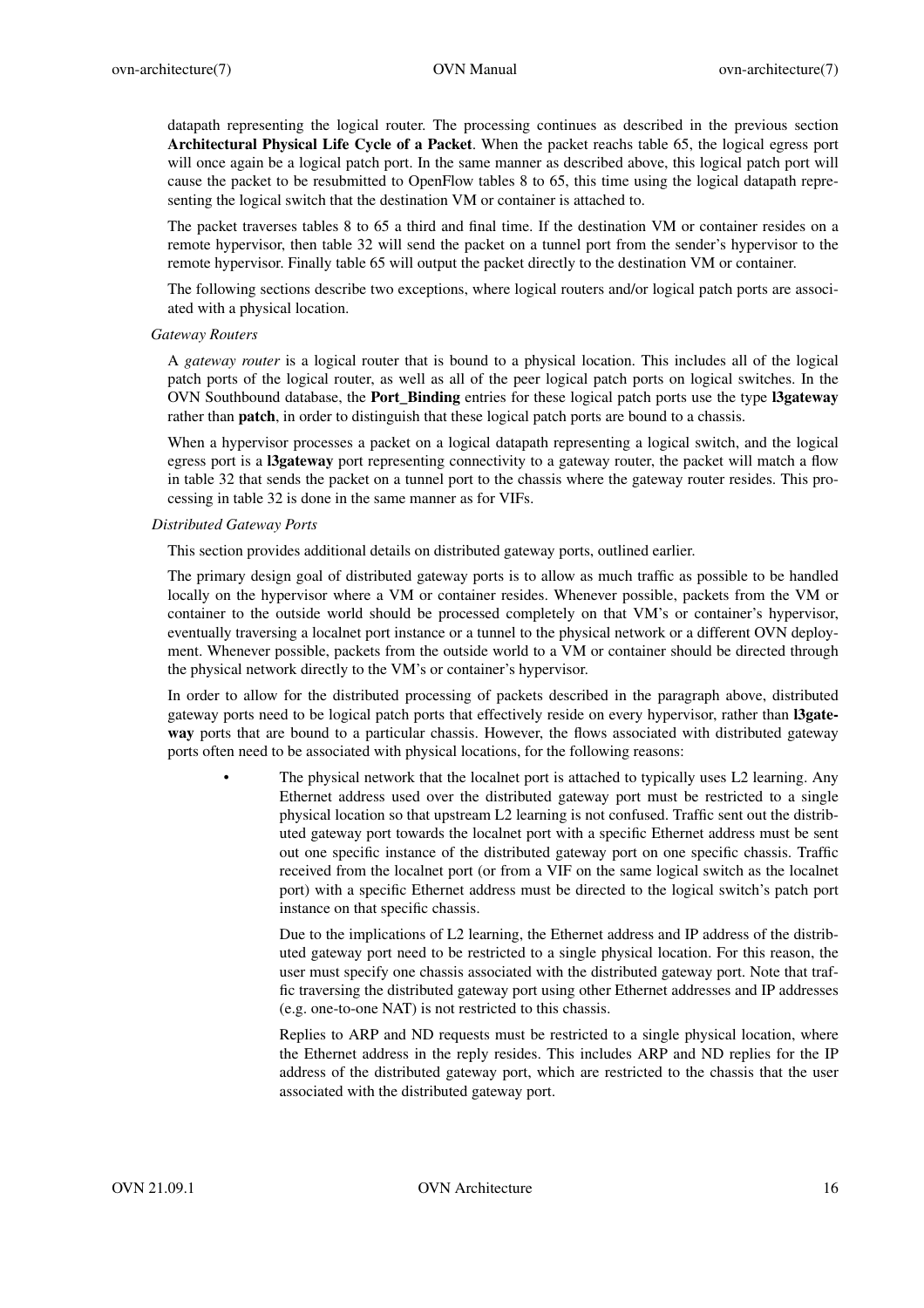• In order to support one-to-many SNAT (aka IP masquerading), where multiple logical IP addresses spread across multiple chassis are mapped to a single external IP address, it will be necessary to handle some of the logical router processing on a specific chassis in a centralized manner. Since the SNAT external IP address is typically the distributed gateway port IP address, and for simplicity, the same chassis associated with the distributed gateway port is used.

The details of flow restrictions to specific chassis are described in the **ovn−northd** documentation.

While most of the physical location dependent aspects of distributed gateway ports can be handled by restricting some flows to specific chassis, one additional mechanism is required. When a packet leaves the ingress pipeline and the logical egress port is the distributed gateway port, one of two different sets of actions is required at table 32:

- If the packet can be handled locally on the sender's hypervisor (e.g. one-to-one NAT traffic), then the packet should just be resubmitted locally to table 33, in the normal manner for distributed logical patch ports.
- However, if the packet needs to be handled on the chassis associated with the distributed gateway port (e.g. one-to-many SNAT traffic or non-NAT traffic), then table 32 must send the packet on a tunnel port to that chassis.

In order to trigger the second set of actions, the **chassisredirect** type of southbound **Port\_Binding** has been added. Setting the logical egress port to the type **chassisredirect** logical port is simply a way to indicate that although the packet is destined for the distributed gateway port, it needs to be redirected to a different chassis. At table 32, packets with this logical egress port are sent to a specific chassis, in the same way that table 32 directs packets whose logical egress port is a VIF or a type **l3gateway** port to different chassis. Once the packet arrives at that chassis, table 33 resets the logical egress port to the value representing the distributed gateway port. For each distributed gateway port, there is one type **chassisredirect** port, in addition to the distributed logical patch port representing the distributed gateway port.

# *High Availability for Distributed Gateway Ports*

OVN allows you to specify a prioritized list of chassis for a distributed gateway port. This is done by associating multiple **Gateway\_Chassis** rows with a **Logical\_Router\_Port** in the **OVN\_Northbound** database.

When multiple chassis have been specified for a gateway, all chassis that may send packets to that gateway will enable BFD on tunnels to all configured gateway chassis. The current master chassis for the gateway is the highest priority gateway chassis that is currently viewed as active based on BFD status.

For more information on L3 gateway high availability, please refer to http://docs.ovn.org/en/latest/topics/high-availability.

### *Restrictions of Distributed Gateway Ports*

Distributed gateway ports are used to connect to an external network, which can be a physical network modeled by a logical switch with a localnet port, and can also be a logical switch that interconnects different OVN deployments (see **OVN Deployments Interconnection**). Usually there can be many logical routers connected to the same external logical switch, as shown in below diagram.



In this diagram, there are n logical routers connected to a logical switch LS-EXT, each with a distributed gateway port, so that traffic sent to external world is redirected to the gateway chassis that is assigned to the distributed gateway port of respective logical router.

In the logical topology, nothing can prevent an user to add a route between the logical routers via the connected distributed gateway ports on LS-EXT. However, the route works only if the LS-EXT is a physical network (modeled by a logical switch with a localnet port). In that case the packet will be delivered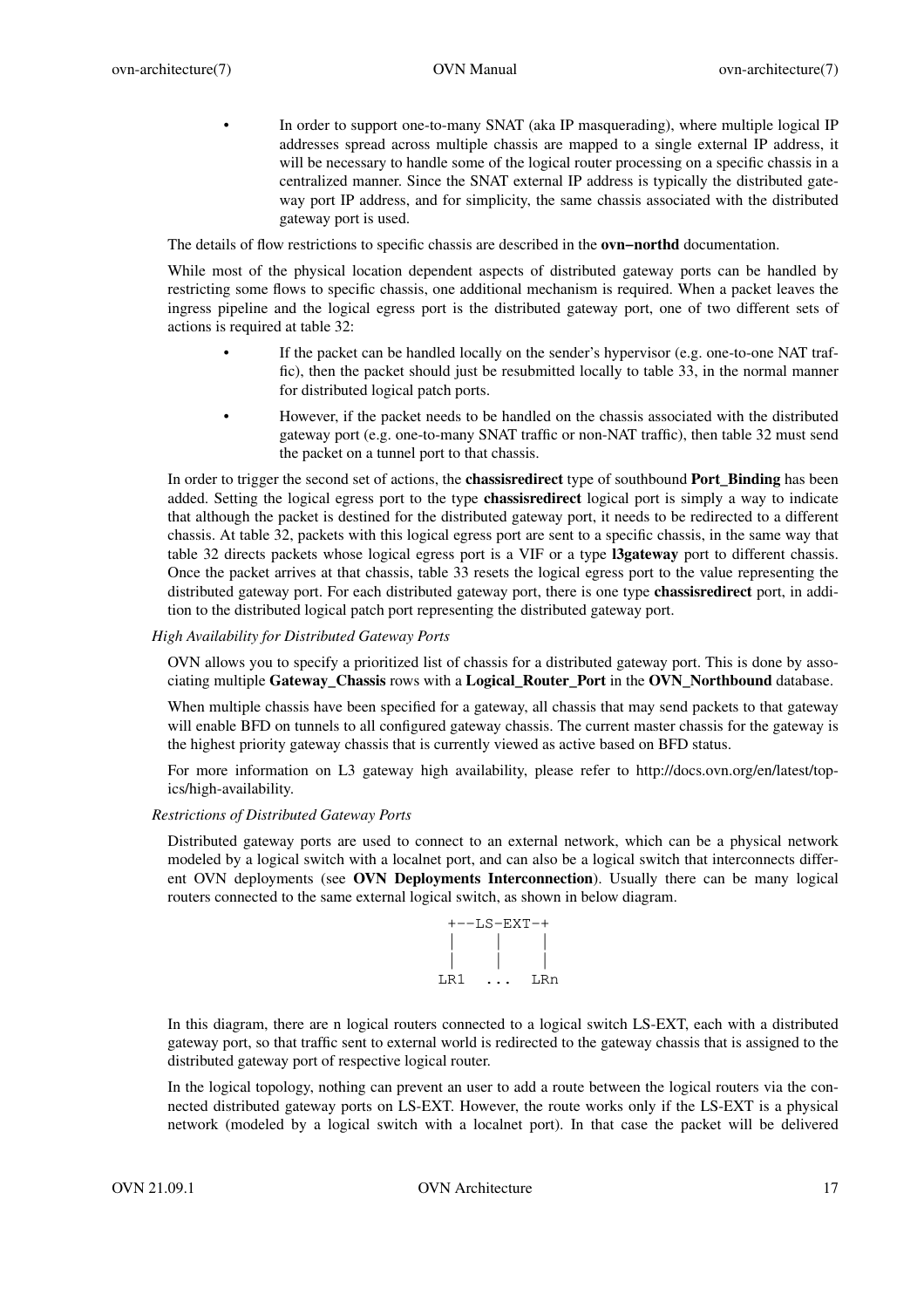between the gateway chassises through the localnet port via physical network. If the LS-EXT is a regular logical switch (backed by tunneling only, as in the use case of OVN interconnection), then the packet will be dropped on the source gateway chassis. The limitation is due the fact that distributed gateway ports are tied to physical location, and without physical network connection, we will end up with either dropping the packet or transferring it over the tunnels which could cause bigger problems such as broadcast packets being redirect repeatedly by different gateway chassises.

With the limitation in mind, if a user do want the direct connectivity between the logical routers, it is better to create an internal logical switch connected to the logical routers with regular logical router ports, which are completely distributed and the packets don't have to leave a chassis unless necessary, which is more optimal than routing via the distributed gateway ports.

# *ARP request and ND NS packet processing*

Due to the fact that ARP requests and ND NA packets are usually broadcast packets, for performance reasons, OVN deals with requests that target OVN owned IP addresses (i.e., IP addresses configured on the router ports, VIPs, NAT IPs) in a specific way and only forwards them to the logical router that owns the target IP address. This behavior is different than that of traditional switches and implies that other routers/hosts connected to the logical switch will not learn the MAC/IP binding from the request packet.

All other ARP and ND packets are flooded in the L2 broadcast domain and to all attached logical patch ports.

# *VIFs on the logical switch connected by a distributed gateway port*

Typically the logical switch connected by a distributed gateway port is for external connectivity, usually to a physical network through a localnet port on the logical switch, or to a remote OVN deployment through OVN Interconnection. In these cases there is no VIF ports required on the logical switch.

While not very common, it is still possible to create VIF ports on the logical switch connected by a distributed gateway port, but there is a limitation that the logical ports need to reside on the gateway chassis where the distributed gateway port resides to get connectivity to other logical switches through the distributed gateway port. There is no limitation for the VIFs to connect within the logical switch, or beyond the logical switch through other regular distributed logical router ports.

A special case is when using distributed gateway ports for scalability purpose, as mentioned earlier in this document. The logical switches connected by distributed gateway ports are not for connectivity but just for regular VIFs. However, the above limitation usually does not matter because in this use case all the VIFs on the logical switch are located on the same chassis with the distributed gateway port that connects the logical switch.

# **Multiple localnet logical switches connected to a Logical Router**

It is possible to have multiple logical switches each with a localnet port (representing physical networks) connected to a logical router, in which one localnet logical switch may provide the external connectivity via a distributed gateway port and rest of the localnet logical switches use VLAN tagging in the physical network. It is expected that **ovn−bridge−mappings** is configured appropriately on the chassis for all these localnet networks.

# *East West routing*

East-West routing between these localnet VLAN tagged logical switches work almost the same way as normal logical switches. When the VM sends such a packet, then:

- 1. It first enters the ingress pipeline, and then egress pipeline of the source localnet logical switch datapath. It then enters the ingress pipeline of the logical router datapath via the logical router port in the source chassis.
- 2. Routing decision is taken.
- 3. From the router datapath, packet enters the ingress pipeline and then egress pipeline of the destination localnet logical switch datapath and goes out of the integration bridge to the provider bridge ( belonging to the destination logical switch) via the localnet port. While sending the packet to provider bridge, we also replace router port MAC as source MAC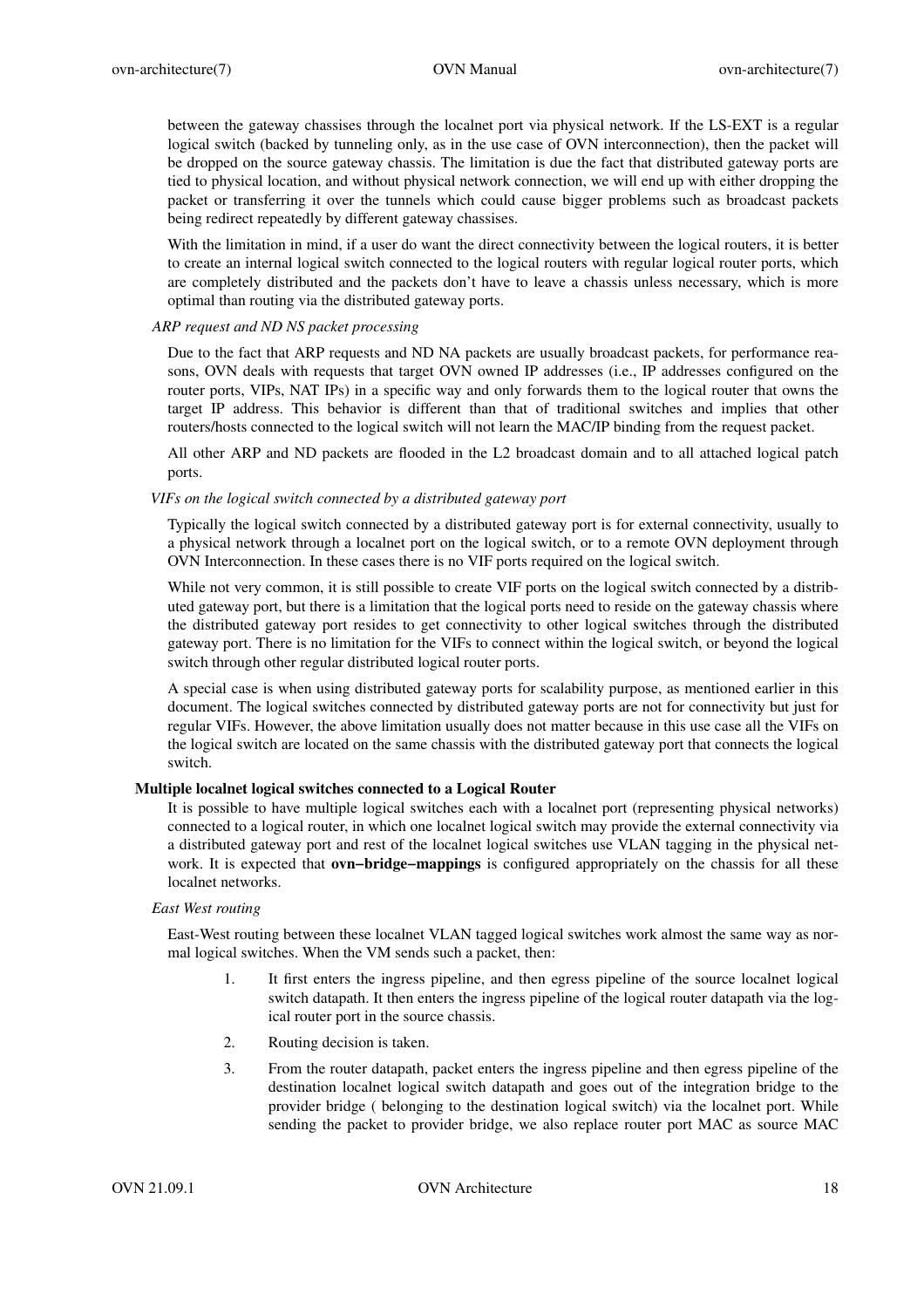with a chassis unique MAC.

This chassis unique MAC is configured as global ovs config on each chassis (eg. via "**ovs−vsctl set open . external−ids: ovn−chassis−mac−mappings="phys:aa:bb:cc:dd:ee:\$i\$i"**"). For more details, see **ovn−controller**(8).

If the above is not configured, then source MAC would be the router port MAC. This could create problem if we have more than one chassis. This is because, since the router port is distributed, the same (MAC,VLAN) tuple will seen by physical network from other chassis as well, which could cause these issues:

- Continuous MAC moves in top-of-rack switch (ToR).
- ToR dropping the traffic, which is causing continuous MAC moves.
- ToR blocking the ports from which MAC moves are happening.
- 4. The destination chassis receives the packet via the localnet port and sends it to the integration bridge. Before entering the integration bridge the source mac of the packet will be replaced with router port mac again. The packet enters the ingress pipeline and then egress pipeline of the destination localnet logical switch and finally gets delivered to the destination VM port.

# *External traffic*

The following happens when a VM sends an external traffic (which requires NATting) and the chassis hosting the VM doesn't have a distributed gateway port.

- 1. The packet first enters the ingress pipeline, and then egress pipeline of the source localnet logical switch datapath. It then enters the ingress pipeline of the logical router datapath via the logical router port in the source chassis.
- 2. Routing decision is taken. Since the gateway router or the distributed gateway port doesn't reside in the source chassis, the traffic is redirected to the gateway chassis via the tunnel port.
- 3. The gateway chassis receives the packet via the tunnel port and the packet enters the egress pipeline of the logical router datapath. NAT rules are applied here. The packet then enters the ingress pipeline and then egress pipeline of the localnet logical switch datapath which provides external connectivity and finally goes out via the localnet port of the logical switch which provides external connectivity.

Although this works, the VM traffic is tunnelled when sent from the compute chassis to the gateway chassis. In order for it to work properly, the MTU of the localnet logical switches must be lowered to account for the tunnel encapsulation.

### **Centralized routing for localnet VLAN tagged logical switches connected to a Logical Router**

To overcome the tunnel encapsulation problem described in the previous section, **OVN** supports the option of enabling centralized routing for localnet VLAN tagged logical switches. CMS can configure the option **options:reside-on-redirect-chassis** to **true** for each **Logical\_Router\_Port** which connects to the localnet VLAN tagged logical switches. This causes the gateway chassis (hosting the distributed gateway port) to handle all the routing for these networks, making it centralized. It will reply to the ARP requests for the logical router port IPs.

If the logical router doesn't have a distributed gateway port connecting to the localnet logical switch which provides external connectivity, or if it has more than one distributed gateway ports, then this option is ignored by **OVN**.

The following happens when a VM sends an east-west traffic which needs to be routed:

1. The packet first enters the ingress pipeline, and then egress pipeline of the source localnet logical switch datapath and is sent out via a localnet port of the source localnet logical switch (instead of sending it to router pipeline).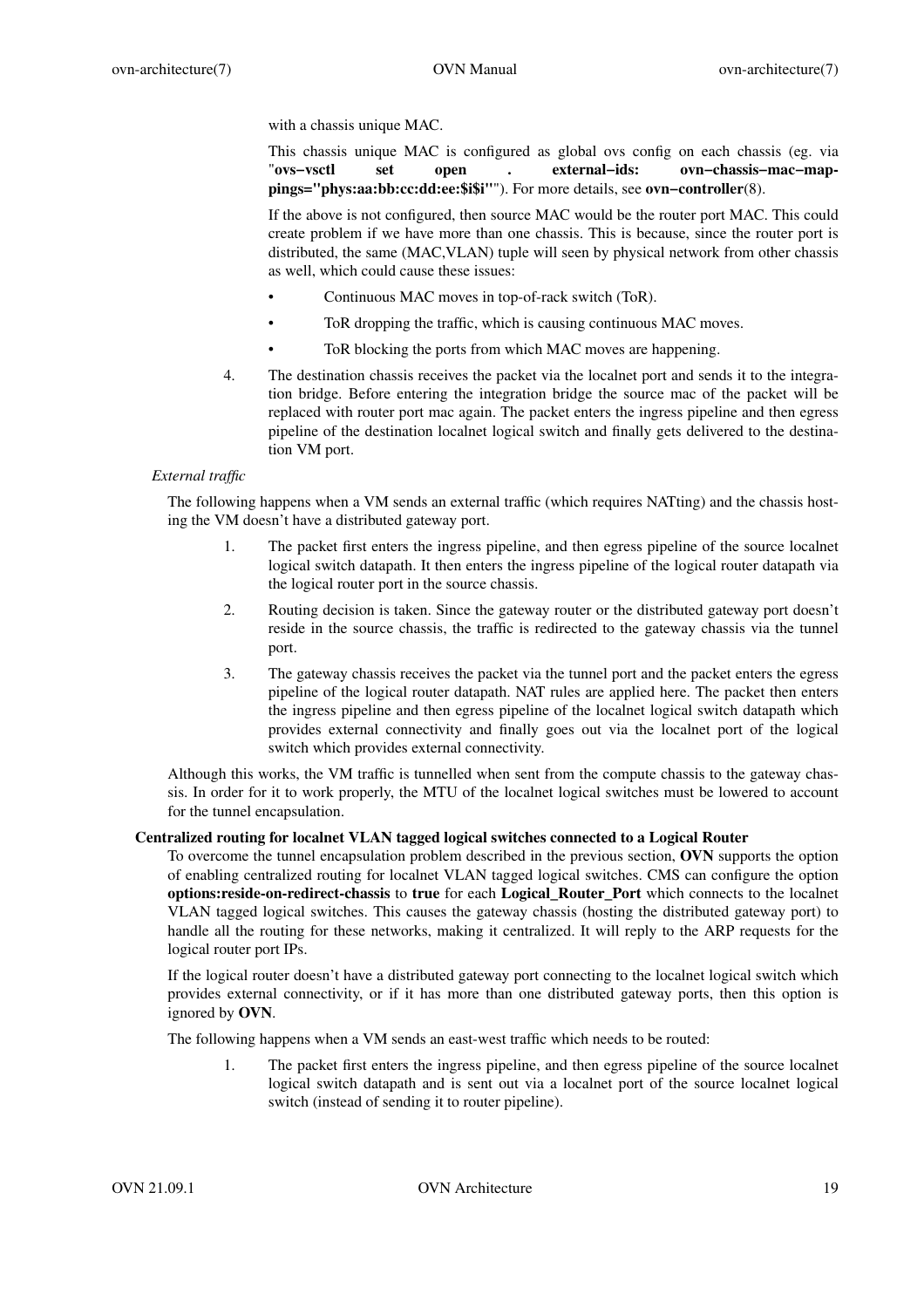- 2. The gateway chassis receives the packet via a localnet port of the source localnet logical switch and sends it to the integration bridge. The packet then enters the ingress pipeline, and then egress pipeline of the source localnet logical switch datapath and enters the ingress pipeline of the logical router datapath.
- 3. Routing decision is taken.
- 4. From the router datapath, packet enters the ingress pipeline and then egress pipeline of the destination localnet logical switch datapath. It then goes out of the integration bridge to the provider bridge ( belonging to the destination logical switch) via a localnet port.
- 5. The destination chassis receives the packet via a localnet port and sends it to the integration bridge. The packet enters the ingress pipeline and then egress pipeline of the destination localnet logical switch and finally delivered to the destination VM port.

The following happens when a VM sends an external traffic which requires NATting:

- 1. The packet first enters the ingress pipeline, and then egress pipeline of the source localnet logical switch datapath and is sent out via a localnet port of the source localnet logical switch (instead of sending it to router pipeline).
- 2. The gateway chassis receives the packet via a localnet port of the source localnet logical switch and sends it to the integration bridge. The packet then enters the ingress pipeline, and then egress pipeline of the source localnet logical switch datapath and enters the ingress pipeline of the logical router datapath.
- 3. Routing decision is taken and NAT rules are applied.
- 4. From the router datapath, packet enters the ingress pipeline and then egress pipeline of the localnet logical switch datapath which provides external connectivity. It then goes out of the integration bridge to the provider bridge (belonging to the logical switch which provides external connectivity) via a localnet port.

The following happens for the reverse external traffic.

- 1. The gateway chassis receives the packet from a localnet port of the logical switch which provides external connectivity. The packet then enters the ingress pipeline and then egress pipeline of the localnet logical switch (which provides external connectivity). The packet then enters the ingress pipeline of the logical router datapath.
- 2. The ingress pipeline of the logical router datapath applies the unNATting rules. The packet then enters the ingress pipeline and then egress pipeline of the source localnet logical switch. Since the source VM doesn't reside in the gateway chassis, the packet is sent out via a localnet port of the source logical switch.
- 3. The source chassis receives the packet via a localnet port and sends it to the integration bridge. The packet enters the ingress pipeline and then egress pipeline of the source localnet logical switch and finally gets delivered to the source VM port.

As an alternative to **reside−on−redirect−chassis**, OVN supports VLAN-based redirection. Whereas **reside−on−redirect−chassis** centralizes all router functionality, VLAN-based redirection only changes how OVN redirects packets to the gateway chassis. By setting **options:redirect−type** to **bridged** on a distributed gateway port, OVN redirects packets to the gateway chassis using the **localnet** port of the router's peer logical switch, instead of a tunnel.

If the logical router doesn't have a distributed gateway port connecting to the localnet logical switch which provides external connectivity, or if it has more than one distributed gateway ports, then this option is ignored by **OVN**.

Following happens for bridged redirection:

- 1. On compute chassis, packet passes though logical router's ingress pipeline.
- 2. If logical outport is gateway chassis attached router port then packet is "redirected" to gateway chassis using peer logical switch's localnet port.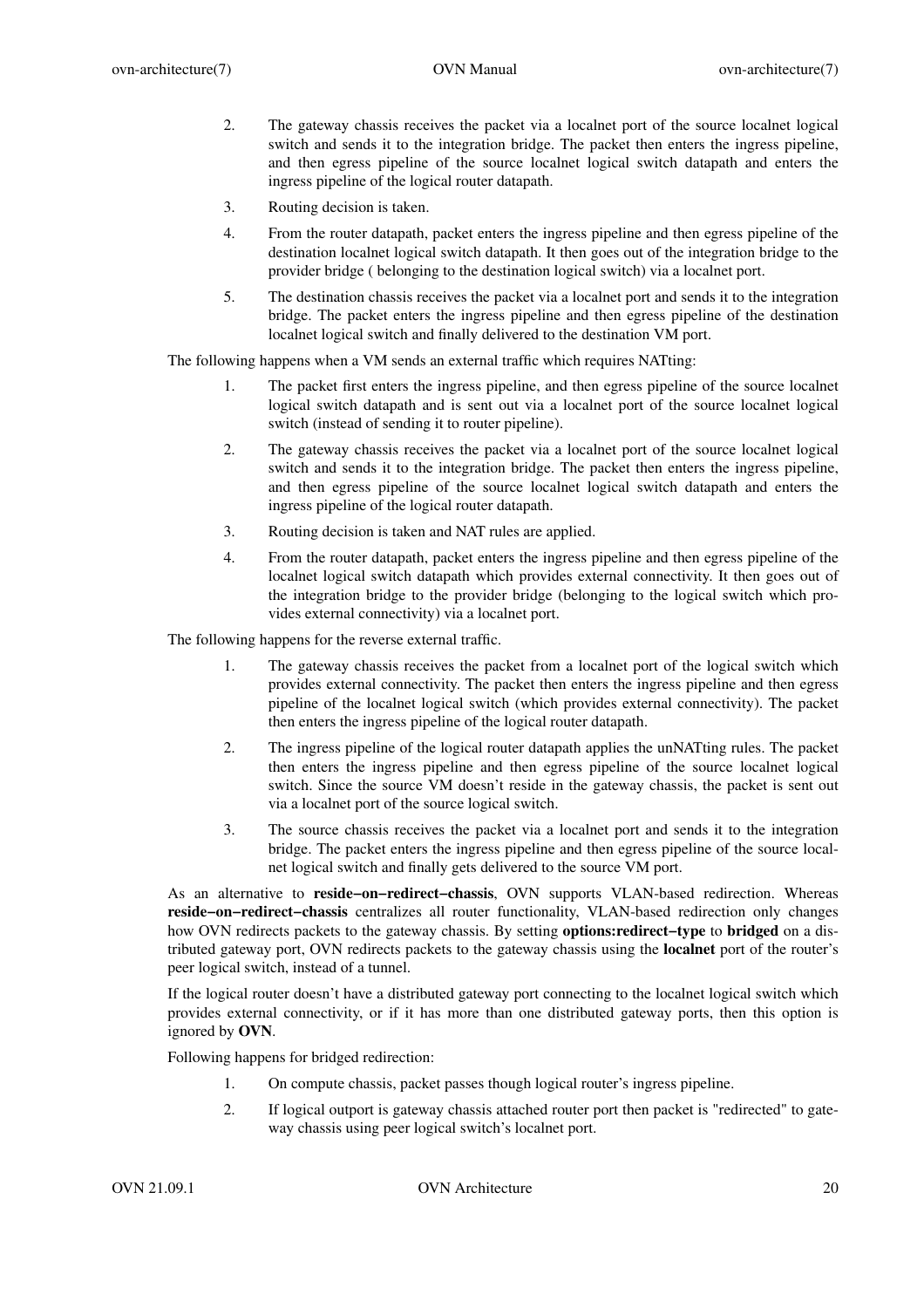- 3. This redirected packet has destination mac as router port mac (the one to which gateway chassis is attached). Its VLAN id is that of localnet port (peer logical switch of the logical router port).
- 4. On the gateway chassis packet will enter the logical router pipeline again and this time it will passthrough egress pipeline as well.
- 5. Reverse traffic packet flows stays the same.

Some guidelines and expections with bridged redirection:

- 1. Since router port mac is destination mac, hence it has to be ensured that physical network learns it on ONLY from the gateway chassis. Which means that **ovn−chassis−mac−mappings** should be configure on all the compute nodes, so that physical network never learn router port mac from compute nodes.
- 2. Since packet enters logical router ingress pipeline twice (once on compute chassis and again on gateway chassis), hence ttl will be decremented twice.
- 3. Default redirection type continues to be **overlay**. User can switch the redirect-type between **bridged** and **overlay** by changing the value of **options:redirect−type**

# **Life Cycle of a VTEP gateway**

A gateway is a chassis that forwards traffic between the OVN-managed part of a logical network and a physical VLAN, extending a tunnel-based logical network into a physical network.

The steps below refer often to details of the OVN and VTEP database schemas. Please see **ovn−sb**(5), **ovn−nb**(5) and **vtep**(5), respectively, for the full story on these databases.

- 1. A VTEP gateway's life cycle begins with the administrator registering the VTEP gateway as a **Physical\_Switch** table entry in the **VTEP** database. The **ovn−controller−vtep** connected to this VTEP database, will recognize the new VTEP gateway and create a new **Chassis** table entry for it in the **OVN\_Southbound** database.
- 2. The administrator can then create a new **Logical\_Switch** table entry, and bind a particular vlan on a VTEP gateway's port to any VTEP logical switch. Once a VTEP logical switch is bound to a VTEP gateway, the **ovn−controller−vtep** will detect it and add its name to the *vtep\_logical\_switches* column of the **Chassis** table in the **OVN\_Southbound** database. Note, the *tunnel\_key* column of VTEP logical switch is not filled at creation. The **ovn−controller−vtep** will set the column when the correponding vtep logical switch is bound to an OVN logical network.
- 3. Now, the administrator can use the CMS to add a VTEP logical switch to the OVN logical network. To do that, the CMS must first create a new **Logical\_Switch\_Port** table entry in the **OVN\_Northbound** database. Then, the *type* column of this entry must be set to "vtep". Next, the *vtep-logical-switch* and *vtep-physical-switch* keys in the *options* column must also be specified, since multiple VTEP gateways can attach to the same VTEP logical switch. Next, the *addresses* column of this logical port must be set to "unknown", it will add a priority 0 entry in "ls\_in\_l2\_lkup" stage of logical switch ingress pipeline. So, traffic with unrecorded mac by OVN would go through the **Logical\_Switch\_Port** to physical network.
- 4. The newly created logical port in the **OVN\_Northbound** database and its configuration will be passed down to the **OVN\_Southbound** database as a new **Port\_Binding** table entry. The **ovn−controller−vtep** will recognize the change and bind the logical port to the corresponding VTEP gateway chassis. Configuration of binding the same VTEP logical switch to a different OVN logical networks is not allowed and a warning will be generated in the log.
- 5. Beside binding to the VTEP gateway chassis, the **ovn−controller−vtep** will update the *tunnel\_key* column of the VTEP logical switch to the corresponding **Datapath\_Binding** table entry's *tunnel key* for the bound OVN logical network.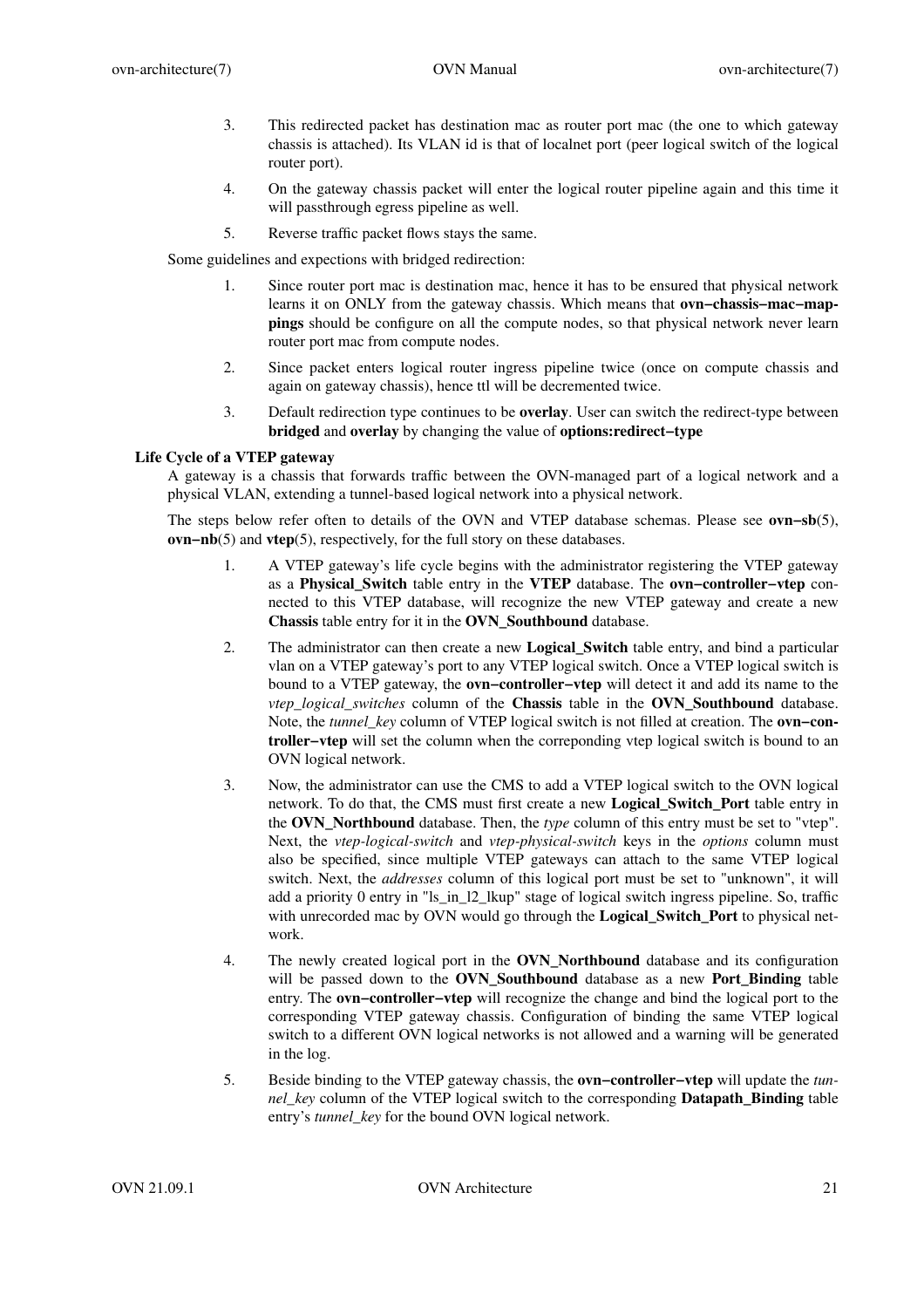- 6. Next, the **ovn−controller−vtep** will keep reacting to the configuration change in the **Port\_Binding** in the **OVN\_Northbound** database, and updating the **Ucast\_Macs\_Remote** table in the **VTEP** database. This allows the VTEP gateway to understand where to forward the unicast traffic coming from the extended external network.
- 7. Eventually, the VTEP gateway's life cycle ends when the administrator unregisters the VTEP gateway from the **VTEP** database. The **ovn−controller−vtep** will recognize the event and remove all related configurations (**Chassis** table entry and port bindings) in the **OVN** Southbound database.
- 8. When the **ovn−controller−vtep** is terminated, all related configurations in the **OVN\_Southbound** database and the **VTEP** database will be cleaned, including **Chassis** table entries for all registered VTEP gateways and their port bindings, and all **Ucast\_Macs\_Remote** table entries and the **Logical\_Switch** tunnel keys.

# **OVN Deployments Interconnection**

It is not uncommon for an operator to deploy multiple OVN clusters, for two main reasons. Firstly, an operator may prefer to deploy one OVN cluster for each availability zone, e.g. in different physical regions, to avoid single point of failure. Secondly, there is always an upper limit for a single OVN control plane to scale.

Although the control planes of the different availability zone (AZ)s are independent from each other, the workloads from different AZs may need to communicate across the zones. The OVN interconnection feature provides a native way to interconnect different AZs by L3 routing through transit overlay networks between logical routers of different AZs.

A global OVN Interconnection Northbound database is introduced for the operator (probably through CMS systems) to configure transit logical switches that connect logical routers from different AZs. A transit switch is similar to a regular logical switch, but it is used for interconnection purpose only. Typically, each transit switch can be used to connect all logical routers that belong to same tenant across all AZs.

A dedicated daemon process **ovn−ic**, OVN interconnection controller, in each AZ will consume this data and populate corresponding logical switches to their own northbound databases for each AZ, so that logical routers can be connected to the transit switch by creating patch port pairs in their northbound databases. Any router ports connected to the transit switches are considered interconnection ports, which will be exchanged between AZs.

Physically, when workloads from different AZs communicate, packets need to go through multiple hops: source chassis, source gateway, destination gateway and destination chassis. All these hops are connected through tunnels so that the packets never leave overlay networks. A distributed gateway port is required to connect the logical router to a transit switch, with a gateway chassis specified, so that the traffic can be forwarded through the gateway chassis.

A global OVN Interconnection Southbound database is introduced for exchanging control plane information between the AZs. The data in this database is populated and consumed by the **ovn−ic**, of each AZ. The main information in this database includes:

- Datapath bindings for transit switches, which mainly contains the tunnel keys generated for each transit switch. Separate key ranges are reserved for transit switches so that they will never conflict with any tunnel keys locally assigned for datapaths within each AZ.
- Av ailability zones, which are registerd by **ovn−ic** from each AZ.
- Gateways. Each AZ specifies chassises that are supposed to work as interconnection gateways, and the **ovn−ic** will populate this information to the interconnection southbound DB. The **ovn−ic** from all the other AZs will learn the gateways and populate to their own southbound DB as a chassis.
- Port bindings for logical switch ports created on the transit switch. Each AZ maintains their logical router to transit switch connections independently, but **ovn−ic** automatically populates local port bindings on transit switches to the global interconnection southbound DB, and learns remote port bindings from other AZs back to its own northbound and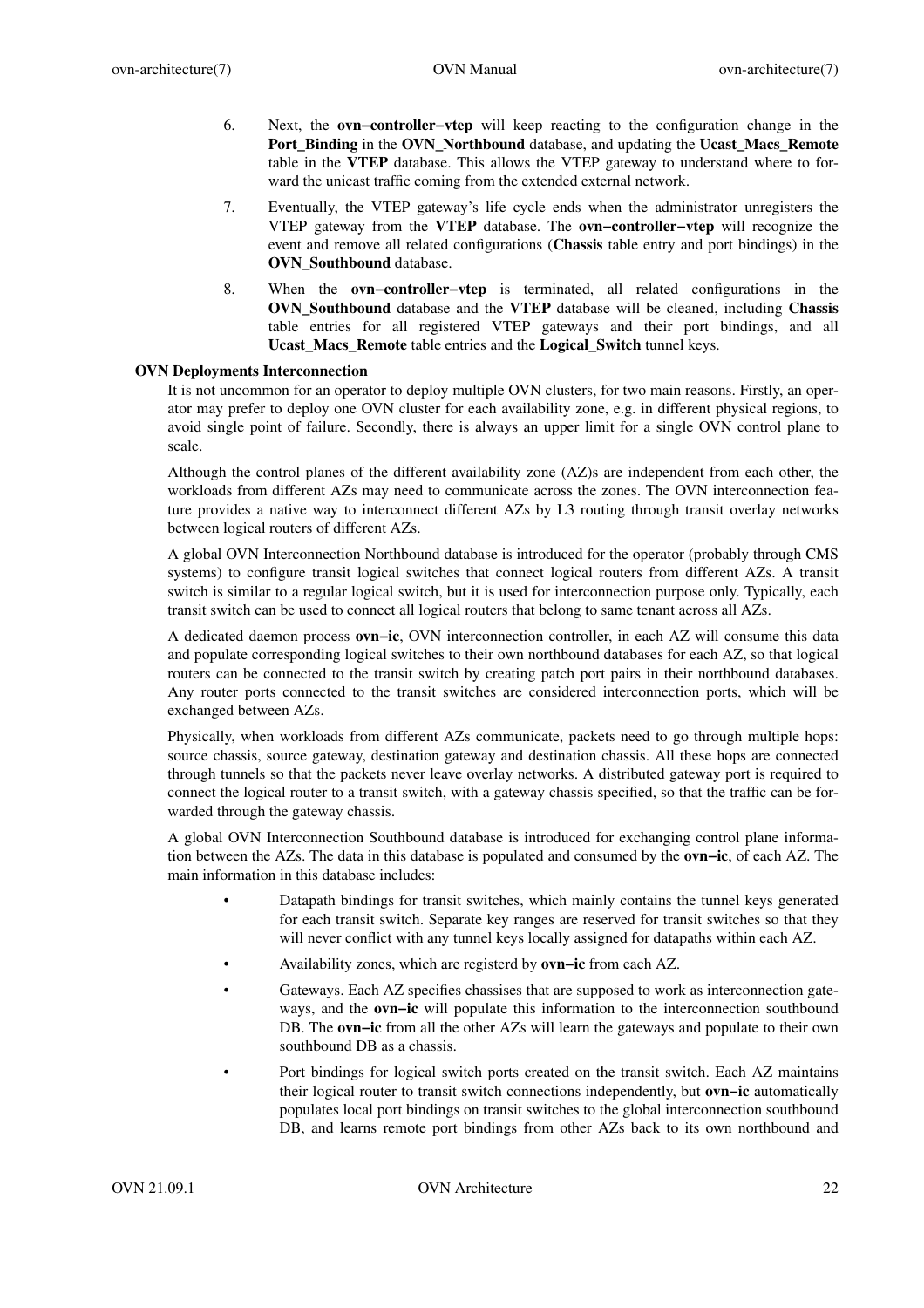southbound DBs, so that logical flows can be produced and then translated to OVS flows locally, which finally enables data plane communication.

• Routes that are advertised between different AZs. If enabled, routes are automatically exchanged by **ovn−ic**. Both static routes and directly connected subnets are advertised. Options in **options** column of the **NB\_Global** table of **OVN\_NB** database control the behavior of route advertisement, such as enable/disable the advertising/learning routes, whether default routes are advertised/learned, and blacklisted CIDRs. See **ovn−nb**(5) for more details.

The tunnel keys for transit switch datapaths and related port bindings must be agreed across all AZs. This is ensured by generating and storing the keys in the global interconnection southbound database. Any **ovn−ic** from any AZ can allocate the key, but race conditions are solved by enforcing unique index for the column in the database.

Once each AZ's NB and SB databases are populated with interconnection switches and ports, and agreed upon the tunnel keys, data plane communication between the AZs are established.

When VXLAN tunneling is enabled in an OVN cluster, due to the limited range available for VNIs, Interconnection feature is not supported.

- *A day in the life of a packet crossing AZs*
	- 1. An IP packet is sent out from a VIF on a hypervisor (HV1) of AZ1, with destination IP belonging to a VIF in AZ2.
	- 2. In HV1's OVS flow tables, the packet goes through logical switch and logical router pipelines, and in a logical router pipeline, the routing stage finds out the next hop for the destination IP, which belongs to a remote logical router port in AZ2, and the output port, which is a chassis-redirect port located on an interconnection gateway (GW1 in AZ1), so HV1 sends the packet to GW1 through tunnel.
	- 3. On GW1, it continues with the logical router pipe line and switches to the transit switch's pipeline through the peer port of the chassis redirect port. In the transit switch's pipeline it outputs to the remote logical port which is located on a gateway (GW2) in AZ2, so the GW1 sends the packet to GW2 in tunnel.
	- 4. On GW2, it continues with the transit switch pipeline and switches to the logical router pipeline through the peer port, which is a chassis redirect port that is located on GW2. The logical router pipeline then forwards the packet to relevant logical pipelines according to the destination IP address, and figures out the MAC and location of the destination VIF port - a hypervisor (HV2). The GW2 then sends the packet to HV2 in tunnel.
	- 5. On HV2, the packet is delivered to the final destination VIF port by the logical switch egress pipeline, just the same way as for intra-AZ communications.

# **Native OVN services for external logical ports**

To support OVN native services (like DHCP/IPv6 RA/DNS lookup) to the cloud resources which are external, OVN supports **external** logical ports.

Below are some of the use cases where **external** ports can be used.

- VMs connected to SR-IOV nics Traffic from these VMs by passes the kernel stack and local **ovn−controller** do not bind these ports and cannot serve the native services.
- When CMS supports provisioning baremetal servers.

OVN will provide the native services if CMS has done the below configuration in the *OVN Northbound Database*.

- A row is created in **Logical\_Switch\_Port**, configuring the **addresses** column and setting the **type** to **external**.
- **ha\_chassis\_group** column is configured.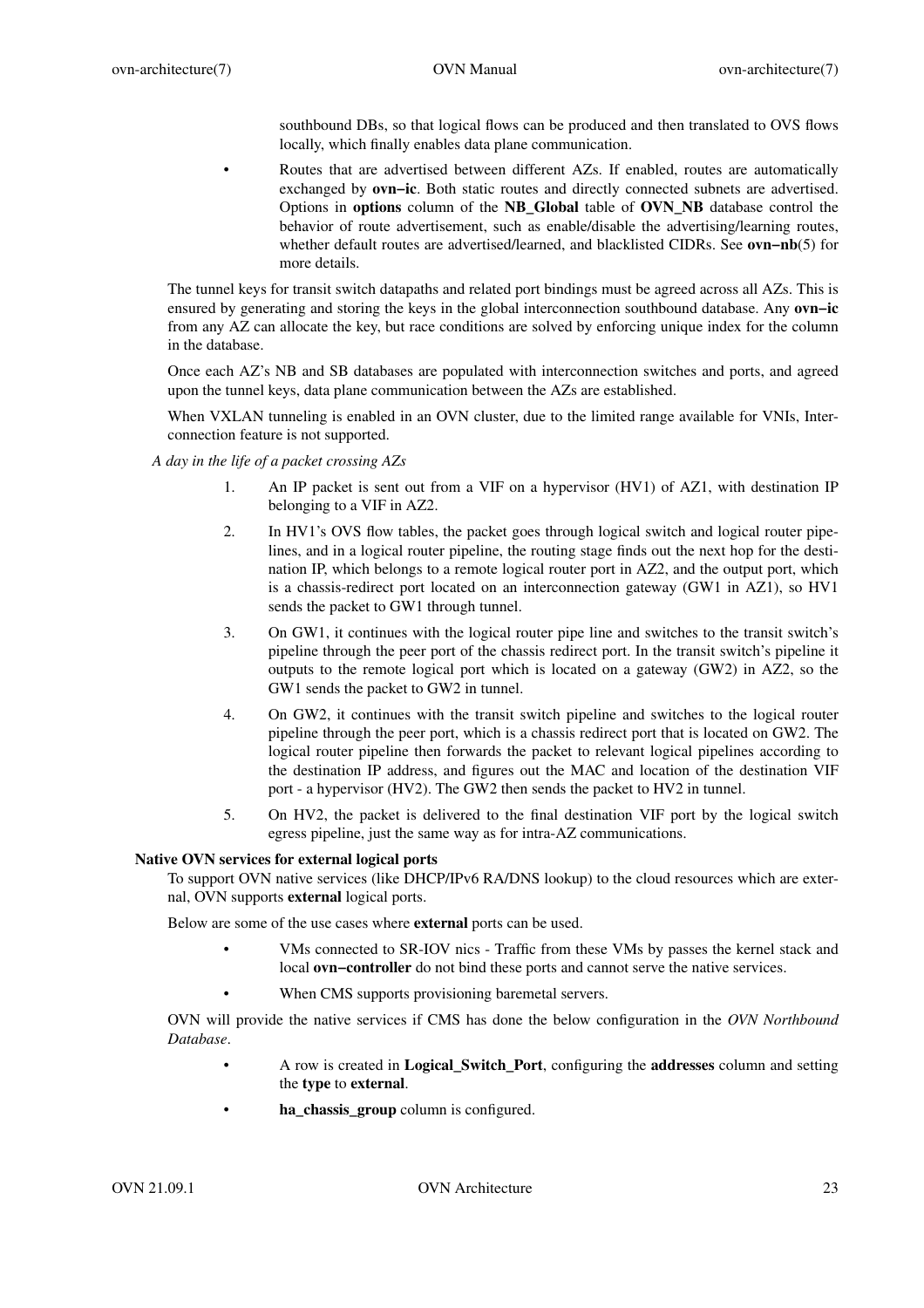- The HA chassis which belongs to the HA chassis group has the **ovn−bridge−mappings** configured and has proper L2 connectivity so that it can receive the DHCP and other related request packets from these external resources.
- The Logical Switch of this port has a **localnet** port.
- Native OVN services are enabled by configuring the DHCP and other options like the way it is done for the normal logical ports.

It is recommended to use the same HA chassis group for all the external ports of a logical switch. Otherwise, the physical switch might see MAC flap issue when different chassis provide the native services. For example when supporting native DHCPv4 service, DHCPv4 server mac (configured in **options:server mac** column in table **DHCP Options**) originating from different ports can cause MAC flap issue. The MAC of the logical router IP(s) can also flap if the same HA chassis group is not set for all the external ports of a logical switch.

# **SECURITY**

# **Role−Based Access Controls for the Southbound DB**

In order to provide additional security against the possibility of an OVN chassis becoming compromised in such a way as to allow rogue software to make arbitrary modifications to the southbound database state and thus disrupt the OVN network, role-based access controls (see **ovsdb−server(1)** for additional details) are provided for the southbound database.

The implementation of role-based access controls (RBAC) requires the addition of two tables to an OVSDB schema: the **RBAC\_Role** table, which is indexed by role name and maps the the names of the various tables that may be modifiable for a given role to individual rows in a permissions table containing detailed permission information for that role, and the permission table itself which consists of rows containing the following information:

# **Table Name**

The name of the associated table. This column exists primarily as an aid for humans reading the contents of this table.

# **Auth Criteria**

A set of strings containing the names of columns (or column:key pairs for columns containing string:string maps). The contents of at least one of the columns or column:key values in a row to be modified, inserted, or deleted must be equal to the ID of the client attempting to act on the row in order for the authorization check to pass. If the authorization criteria is empty, authorization checking is disabled and all clients for the role will be treated as authorized.

# **Insert/Delete**

Row insertion/deletion permission; boolean value indicating whether insertion and deletion of rows is allowed for the associated table. If true, insertion and deletion of rows is allowed for authorized clients.

### **Updatable Columns**

A set of strings containing the names of columns or column:key pairs that may be updated or mutated by authorized clients. Modifications to columns within a row are only permitted when the authorization check for the client passes and all columns to be modified are included in this set of modifiable columns.

RBAC configuration for the OVN southbound database is maintained by ovn-northd. With RBAC enabled, modifications are only permitted for the **Chassis**, **Encap**, **Port\_Binding**, and **MAC\_Binding** tables, and are restricted as follows:

# **Chassis**

**Authorization**: client ID must match the chassis name.

**Insert/Delete**: authorized row insertion and deletion are permitted.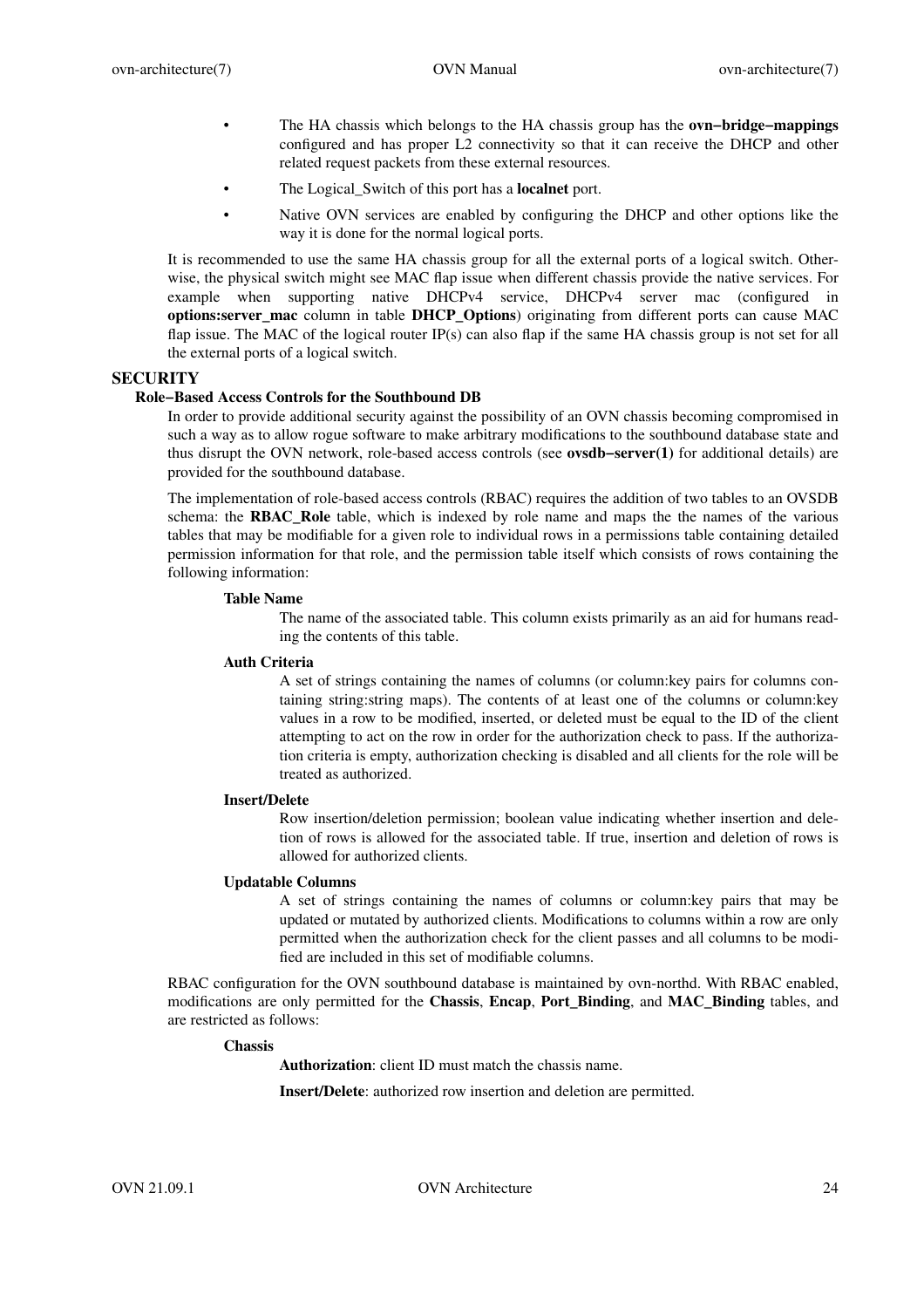**Update**: The columns **nb\_cfg**, **external\_ids**, **encaps**, and **vtep\_logical\_switches** may be modified when authorized.

**Encap Authorization**: client ID must match the chassis name.

**Insert/Delete**: row insertion and row deletion are permitted.

**Update**: The columns **type**, **options**, and **ip** can be modified.

# **Port\_Binding**

**Authorization**: disabled (all clients are considered authorized. A future enhancement may add columns (or keys to **external\_ids**) in order to control which chassis are allowed to bind each port.

**Insert/Delete**: row insertion/deletion are not permitted (ovn-northd maintains rows in this table.

**Update**: Only modifications to the **chassis** column are permitted.

# **MAC\_Binding**

**Authorization**: disabled (all clients are considered to be authorized).

**Insert/Delete**: row insertion/deletion are permitted.

**Update**: The columns **logical\_port**, **ip**, **mac**, and **datapath** may be modified by ovn-controller.

# **IGMP\_Group**

**Authorization**: disabled (all clients are considered to be authorized).

**Insert/Delete**: row insertion/deletion are permitted.

**Update**: The columns **address**, **chassis**, **datapath**, and **ports** may be modified by ovncontroller.

Enabling RBAC for ovn-controller connections to the southbound database requires the following steps:

- 1. Creating SSL certificates for each chassis with the certificate CN field set to the chassis name (e.g. for a chassis with **external−ids:system−id=chassis−1**, via the command "**ovs−pki −u req+sign chassis−1 switch**").
- 2. Configuring each ovn-controller to use SSL when connecting to the southbound database (e.g. via "**ovs−vsctl set open . external−ids:ovn−remote=ssl:x.x.x.x:6642**").
- 3. Configuring a southbound database SSL remote with "ovn-controller" role (e.g. via "**ovn−sbctl set−connection role=ovn−controller pssl:6642**").

# **Encrypt Tunnel Traffic with IPsec**

OVN tunnel traffic goes through physical routers and switches. These physical devices could be untrusted (devices in public network) or might be compromised. Enabling encryption to the tunnel traffic can prevent the traffic data from being monitored and manipulated.

The tunnel traffic is encrypted with IPsec. The CMS sets the **ipsec** column in the northbound **NB\_Global** table to enable or disable IPsec encrytion. If **ipsec** is true, all OVN tunnels will be encrypted. If **ipsec** is false, no OVN tunnels will be encrypted.

When CMS updates the **ipsec** column in the northbound **NB\_Global** table, **ovn−northd** copies the value to the **ipsec** column in the southbound **SB\_Global** table. **ovn−controller** in each chassis monitors the southbound database and sets the options of the OVS tunnel interface accordingly. OVS tunnel interface options are monitored by the **ovs−monitor−ipsec** daemon which configures IKE daemon to set up IPsec connections.

Chassis authenticates each other by using certificate. The authentication succeeds if the other end in tunnel presents a certificate signed by a trusted CA and the common name (CN) matches the expected chassis name. The SSL certificates used in role-based access controls (RBAC) can be used in IPsec. Or use **ovs−pki** to create different certificates. The certificate is required to be x.509 version 3, and with CN field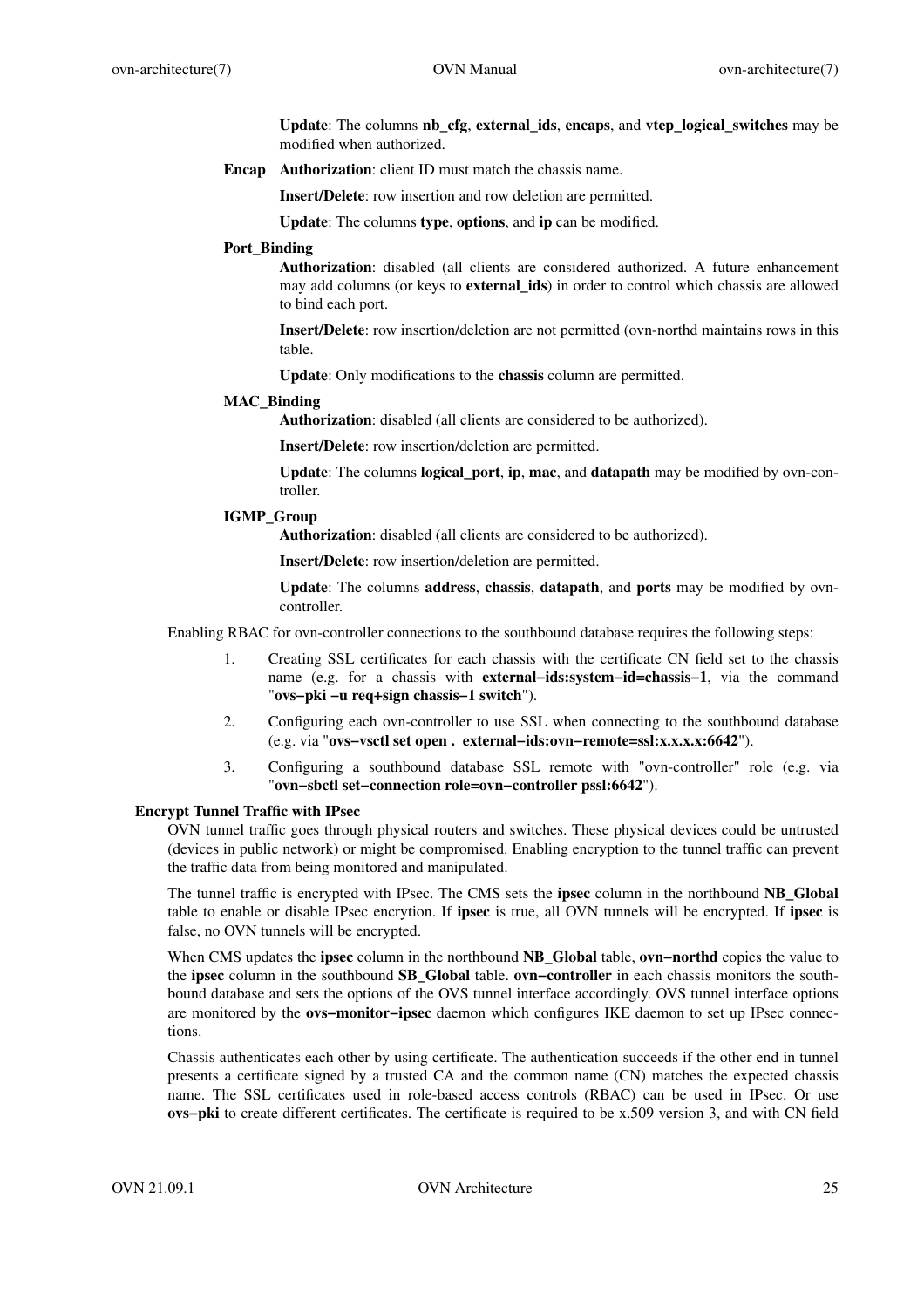and subjectAltName field being set to the chassis name.

The CA certificate, chassis certificate and private key are required to be installed in each chassis before enabling IPsec. Please see **ovs−vswitchd.conf.db**(5) for setting up CA based IPsec authentication.

# **DESIGN DECISIONS**

# **Tunnel Encapsulations**

In general, OVN annotates logical network packets that it sends from one hypervisor to another with the following three pieces of metadata, which are encoded in an encapsulation-specific fashion:

- 24-bit logical datapath identifier, from the **tunnel\_key** column in the OVN Southbound **Datapath\_Binding** table.
- 15-bit logical ingress port identifier. ID 0 is reserved for internal use within OVN. IDs 1 through 32767, inclusive, may be assigned to logical ports (see the **tunnel\_key** column in the OVN Southbound **Port\_Binding** table).
- 16-bit logical egress port identifier. IDs 0 through 32767 have the same meaning as for logical ingress ports. IDs 32768 through 65535, inclusive, may be assigned to logical multicast groups (see the **tunnel\_key** column in the OVN Southbound **Multicast\_Group** table).

When VXLAN is enabled on any hypervisor in a cluster, datapath and egress port identifier ranges are reduced to 12-bits. This is done because only STT and Geneve provide the large space for metadata (over 32 bits per packet). To accommodate for VXLAN, 24 bits available are split as follows:

- 12-bit logical datapath identifier, derived from the **tunnel\_key** column in the OVN Southbound **Datapath\_Binding** table.
- 12-bit logical egress port identifier. IDs 0 through 2047 are used for unicast output ports. IDs 2048 through 4095, inclusive, may be assigned to logical multicast groups (see the **tunnel key** column in the OVN Southbound **Multicast Group** table). For multicast group tunnel keys, a special mapping scheme is used to internally transform from internal OVN 16-bit keys to 12-bit values before sending packets through a VXLAN tunnel, and back from 12-bit tunnel keys to 16-bit values when receiving packets from a VXLAN tunnel.
- No logical ingress port identifier.

The limited space available for metadata when VXLAN tunnels are enabled in a cluster put the following functional limitations onto features available to users:

- The maximum number of networks is reduced to 4096.
- The maximum number of ports per network is reduced to 4096. (Including multicast group ports.)
- ACLs matching against logical ingress port identifiers are not supported.
- OVN interconnection feature is not supported.

In addition to functional limitations described above, the following should be considered before enabling it in your cluster:

- STT and Geneve use randomized UDP or TCP source ports that allows efficient distribution among multiple paths in environments that use ECMP in their underlay.
- NICs are available to offload STT and Geneve encapsulation and decapsulation.

Due to its flexibility, the preferred encapsulation between hypervisors is Geneve. For Geneve encapsulation, OVN transmits the logical datapath identifier in the Geneve VNI. OVN transmits the logical ingress and logical egress ports in a TLV with class 0x0102, type 0x80, and a 32-bit value encoded as follows, from MSB to LSB:

$$
\begin{array}{c|c}\n1 & 15 & 16 \\
\hline\nrsv | ingress port | egress port\n\end{array}
$$

### OVN 21.09.1 OVN Architecture 26